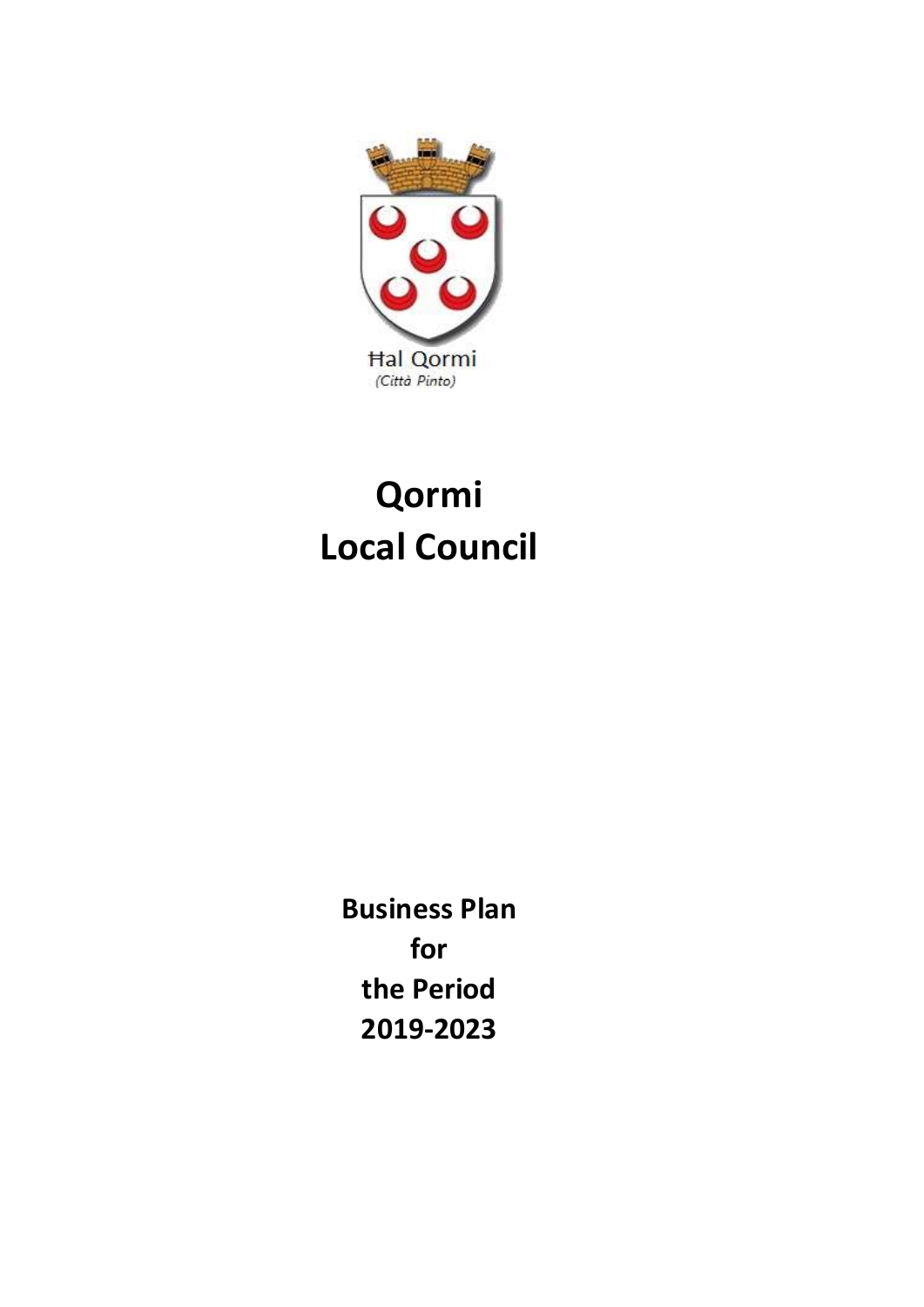# Table of contents

|                                              | Page     |
|----------------------------------------------|----------|
| Statement of income and expenditure          | 1        |
| Detailed estimates of income                 | 2        |
| Detailed estimates of expenditure            | $3 - 4$  |
| Statement of financial position              | 5        |
| Financial situation indicator                | 5        |
| Cash budget                                  | 6        |
| Depreciation of plant property and equipment | $7 - 11$ |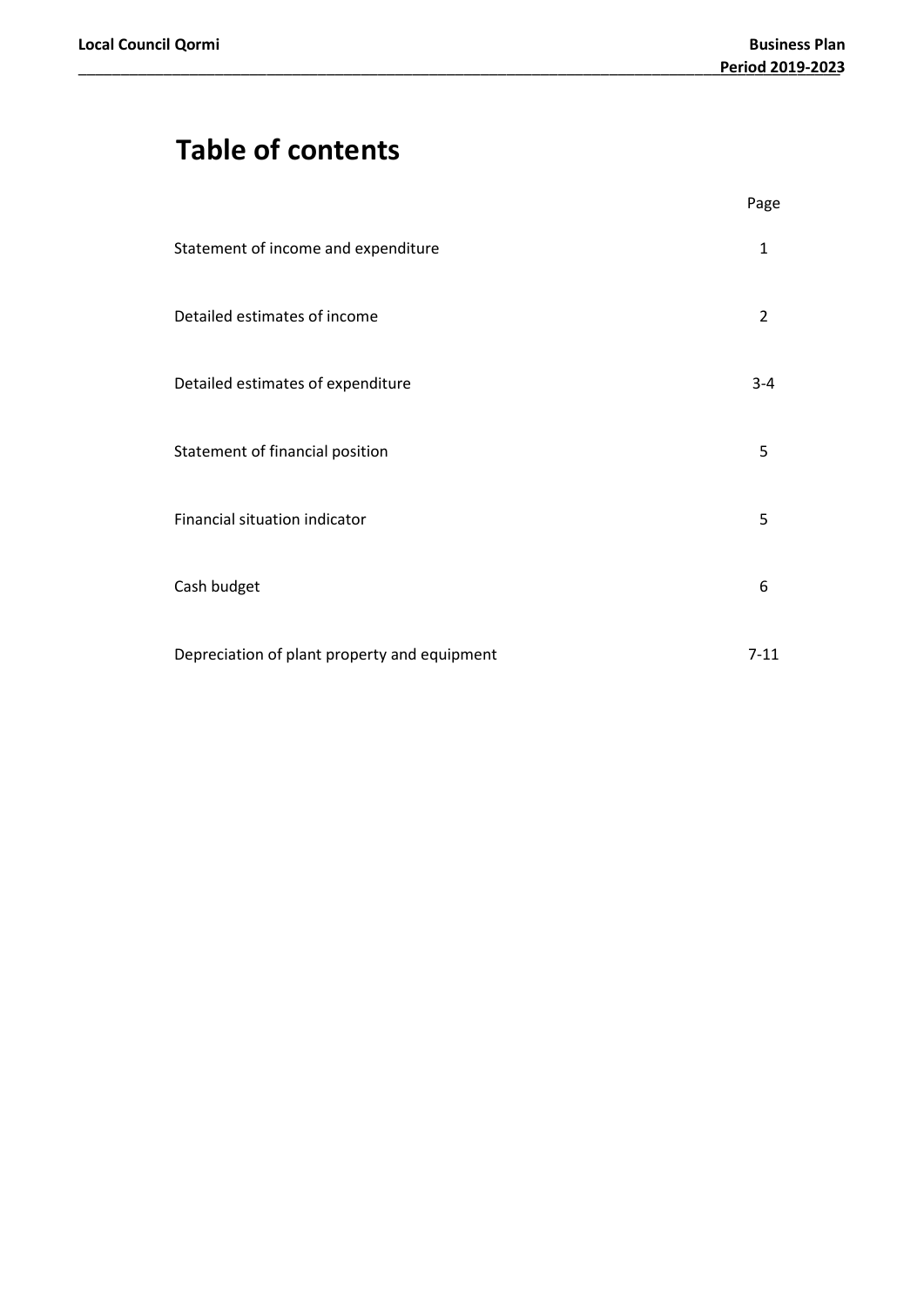| Statement of income and expenditure |               |               |               |               |               |               |
|-------------------------------------|---------------|---------------|---------------|---------------|---------------|---------------|
|                                     |               | В             |               | D             |               | F (A+B+C+D+E) |
| <b>DESCRIPTION</b>                  | <b>Budget</b> | <b>Budget</b> | <b>Budget</b> | <b>Budget</b> | <b>Budget</b> | <b>Budget</b> |
|                                     | Jan-Dec       | Jan-Dec       | Jan-Dec       | Jan-Dec       | Jan-Dec       | Period        |
|                                     | 2019          | 2020          | 2021          | 2022          | 2023          | 2019-2023     |
|                                     |               |               |               |               |               |               |

#### Income

| Funds received form Central Government (1) | 1.315.114 | 1.303.555 | 1.325.168 | 1.347.227 | 1,369,743                | 6,660,806 |
|--------------------------------------------|-----------|-----------|-----------|-----------|--------------------------|-----------|
| Income raised from ByeLaws (2)             | 79.200    | 80.784    | 82.400    | 84.048    | 85.729                   | 412.160   |
| Income raised from LES (3)                 | 18,500    | 18,940    | 19.396    | 19.969    | 20,559                   | 97.364    |
| Investment Income (4)                      | -         |           | -         | -         | $\overline{\phantom{a}}$ |           |
| Other income (5)                           | 145.500   | 141.500   | 141.500   | 142.500   | 142.500                  | 713.500   |
| <b>TOTAL</b>                               | 1,558,314 | 1.544.779 | 1.568.463 | 1.593.744 | 1.618.530                | 7,883,830 |

#### Expenditure

| Personal emoluments (6)        | 231,360   | 241,236   | 243.150   | 245.064   | 246.978   | 1,207,787 |
|--------------------------------|-----------|-----------|-----------|-----------|-----------|-----------|
| Operations and maintenance (7) | 835,817   | 811,310   | 834,404   | 857,336   | 880,111   | 4,218,978 |
| Administration (8)             | 76.500    | 78,106    | 79.482    | 80,699    | 81,916    | 396,703   |
| Finance cost (9)               | 9.477     | 7.491     | 5.996     | 4.869     | 3,691     | 31,523    |
| Other expenditure (10)         | 240.633   | 151.211   | 121.795   | 119.020   | 126.387   | 759.046   |
| <b>TOTAL</b>                   | 1,393,787 | 1,289,354 | 1,284,826 | 1,306,987 | 1,339,083 | 6,614,037 |
|                                |           |           |           |           |           |           |
| Surplus/deficit                | 164,527   | 255.425   | 283,637   | 286,757   | 279.447   | 1,269,793 |

1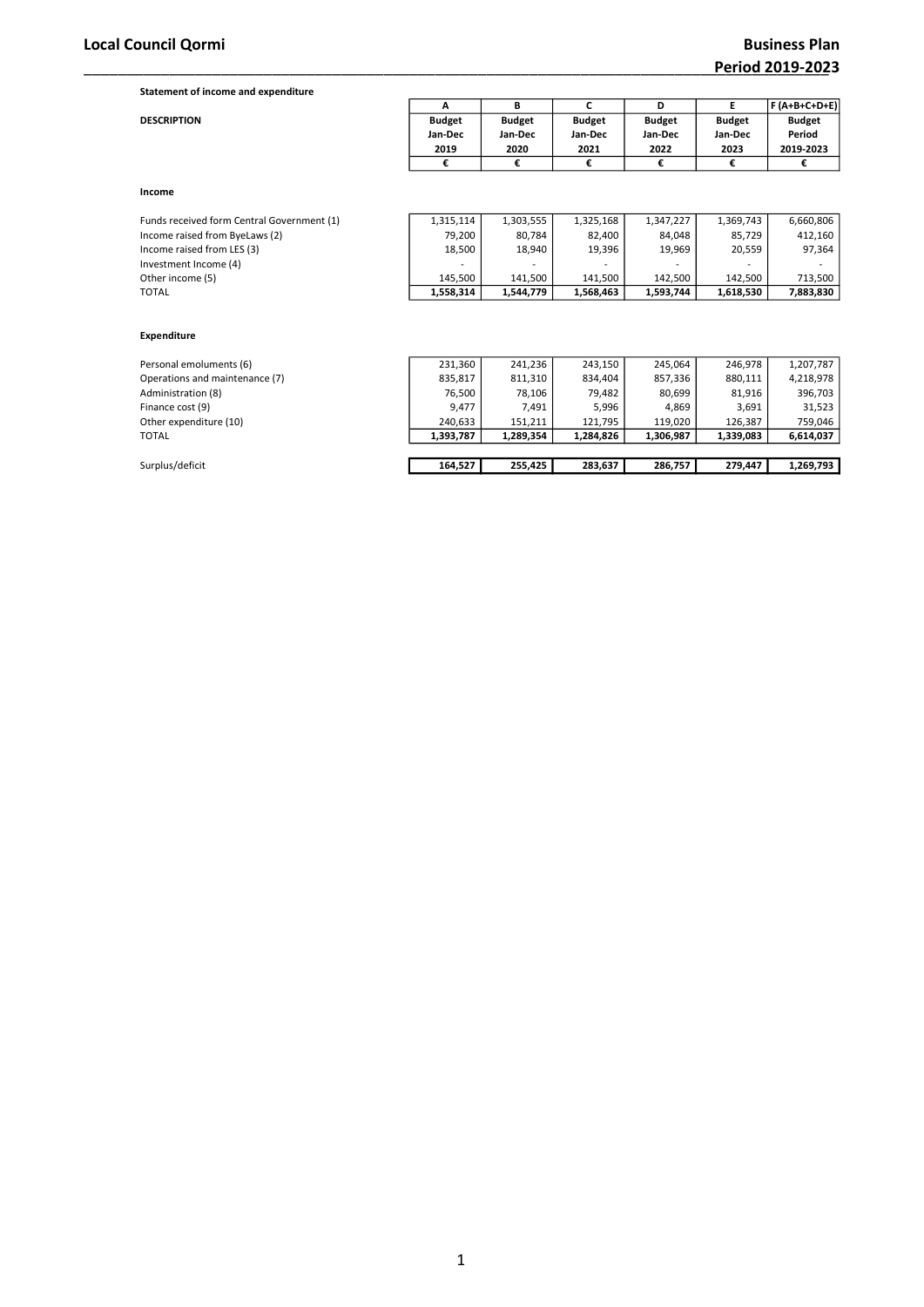| <b>Detailed Estimates of income</b> |               |               |               |               |               |                  |
|-------------------------------------|---------------|---------------|---------------|---------------|---------------|------------------|
|                                     | n             | D             |               | D             |               | $ F(A+B+C+D+E) $ |
| <b>DESCRIPTION</b>                  | <b>Budget</b> | <b>Budget</b> | <b>Budget</b> | <b>Budget</b> | <b>Budget</b> | <b>Budget</b>    |
|                                     | Jan-Dec       | Jan-Dec       | Jan-Dec       | Jan-Dec       | Jan-Dec       | Period           |
|                                     | 2019          | 2020          | 2021          | 2022          | 2023          | 2019-2023        |
|                                     |               |               |               |               |               |                  |

Income

| <b>Funds received form Central Government:</b> |           |           |           |           |           |           |
|------------------------------------------------|-----------|-----------|-----------|-----------|-----------|-----------|
| 0001 In terms of section 55 CAP 363            | 1.192.996 | 1.230.096 | 1.250.105 | 1.270.512 | 1.291.326 | 6.235.036 |
| 0002-0004 In terms of section 58 CAP 363       | 51.902    | 53.459    | 55.063    | 56.715    | 58.416    | 275.555   |
| 0005-0019 Other Income                         | 70.216    | 20.000    | 20.000    | 20.000    | 20.000    | 150.216   |
|                                                | 1.315.114 | 1,303,555 | 1.325.168 | 1,347,227 | 1,369,743 | 6.660.806 |

# 2 ByeLaws & Legal Fees

| 0021-0025<br><b>Community Services</b> | ,200                               | 7,344  | 491,   | 7,641  | 7,794  | 37,469  |
|----------------------------------------|------------------------------------|--------|--------|--------|--------|---------|
| 0026-0035<br>Income from Permits       | /2.000<br>$\overline{\phantom{a}}$ | 73.440 | 74,909 | 76.407 | 77.935 | 374.691 |
|                                        | 79.200                             | 80,784 | 82.400 | 84.048 | 85.729 | 412.160 |

#### 3 Local Enforcement Income 0037 Commission from Regional Committees 18,000 18,540 19,096 19,096 19,0569 20,259 95,564<br>18,000 1900 1900 300 300 1,800 1,800 1,800 1,800 0038-0055 Contraventions

| . | .      |        | .      |        | .      | .      |
|---|--------|--------|--------|--------|--------|--------|
|   | 18.500 | 18.940 | 19.396 | 19,969 | 20.559 | 97,364 |
|   |        |        |        |        |        |        |
|   |        |        |        |        |        |        |

| Investment Income                                    |  |  |  |
|------------------------------------------------------|--|--|--|
| 0091-0095 Bank interest                              |  |  |  |
| 0096-0099 Income received from Government Securities |  |  |  |
|                                                      |  |  |  |

#### 5 General Income

|                     | 0056-0065 Sponsorships            |
|---------------------|-----------------------------------|
|                     | 0066-0069 Documents & Information |
| 0070-0075 EU Funds  |                                   |
| 0076-0080 Twinning  |                                   |
|                     | 0081-0089 Insurance Claims        |
| 0100-0109 Donations |                                   |
|                     | 0110-0119 Contributions           |
|                     | 0120-0129 General Income          |
|                     |                                   |

|                     | Total                             | 1,558,314 | 1,544,779                | 1,568,463                | 1,593,744                | 1,618,530 | 7,883,830 |
|---------------------|-----------------------------------|-----------|--------------------------|--------------------------|--------------------------|-----------|-----------|
|                     |                                   | 145,500   | 141,500                  | 141,500                  | 142,500                  | 142,500   | 713,500   |
|                     | 0120-0129 General Income          | 143,000   | 139,000                  | 139,000                  | 140,000                  | 140,000   | 701,000   |
|                     | 0110-0119 Contributions           |           | -                        |                          | $\overline{\phantom{0}}$ | -         |           |
| 0100-0109 Donations |                                   |           | $\overline{\phantom{a}}$ | $\overline{\phantom{0}}$ | ۰                        |           |           |
|                     | 0081-0089 Insurance Claims        |           | ۰                        | $\sim$                   | ۰                        |           |           |
| 0076-0080 Twinning  |                                   |           | ۰                        | $\overline{\phantom{a}}$ | $\overline{\phantom{0}}$ | -         |           |
| 0070-0075 EU Funds  |                                   |           | ۰                        |                          | ۰                        |           |           |
|                     | 0066-0069 Documents & Information | 2,500     | 2,500                    | 2,500                    | 2,500                    | 2,500     | 12,500    |
|                     | 0056-0065 Sponsorships            |           |                          |                          | -                        |           |           |
|                     |                                   |           |                          |                          |                          |           |           |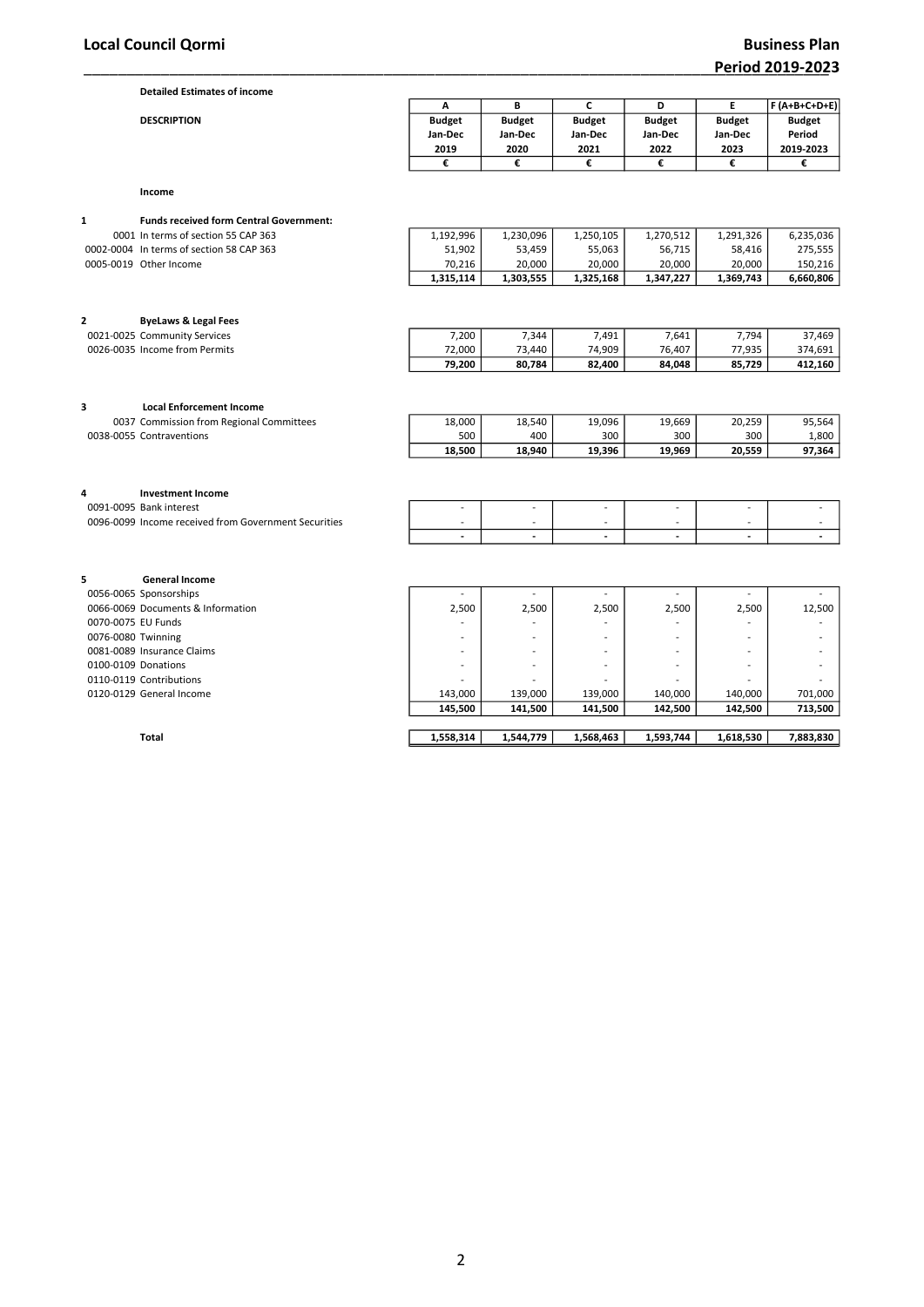2600-2699 Office Services

3200-3299 Training

3050 Office Cleaning

3345 Office Hospitality

Detailed Estimates of expenditure

|                    |                                                 | А             | В             | C             | D             | E             | F (A+B+C+D+E) |
|--------------------|-------------------------------------------------|---------------|---------------|---------------|---------------|---------------|---------------|
|                    | <b>DESCRIPTION</b>                              | <b>Budget</b> | <b>Budget</b> | <b>Budget</b> | <b>Budget</b> | <b>Budget</b> | <b>Budget</b> |
|                    |                                                 | Jan-Dec       | Jan-Dec       | Jan-Dec       | Jan-Dec       | Jan-Dec       | Period        |
|                    |                                                 | 2019          | 2020          | 2021          | 2022          | 2023          | 2019-2023     |
|                    |                                                 | €             | €             | €             | €             | €             | €             |
| 6                  | <b>Personal Emoluments</b>                      |               |               |               |               |               |               |
|                    | 1100 Mayor's Allowance                          | 38,106        | 46,036        | 46,133        | 46,231        | 46,329        | 222,835       |
|                    | 1200 Employees' Salaries & Wages                | 157,054       | 158,642       | 160,217       | 161,792       | 163,368       | 801,073       |
|                    | 1300 Bonuses                                    | 15,237        | 15,237        | 15,339        | 15,440        | 15,542        | 76,795        |
|                    | 1400 Income Supplements                         | 1,706         | 1,706         | 1,706         | 1,706         | 1,706         | 8,530         |
|                    | 1500 Social Security Contributions              | 14,757        | 15,115        | 15,255        | 15,394        | 15,533        | 76,055        |
|                    | 1600 Allowances                                 |               |               |               |               |               |               |
|                    | 1700 Overtime                                   | 4,500         | 4,500         | 4,500         | 4,500         | 4,500         | 22,500        |
|                    |                                                 | 231,360       | 241,236       | 243,150       | 245,064       | 246,978       | 1,207,787     |
|                    |                                                 |               |               |               |               |               |               |
| 7                  | <b>Operations and Maintenance</b>               |               |               |               |               |               |               |
|                    | 2100-2149 Public Utilities                      | 9,000         | 9,180         | 9,364         | 9,551         | 9,742         | 46,836        |
|                    | 2200-2259 Public Materials & Supplies           | 10,000        | 10,200        | 10,404        | 10,612        | 10,824        | 52,040        |
|                    | 2300-2399 Repairs & Upkeep                      | 52,000        | 54,600        | 57,300        | 60,200        | 63,200        | 287,300       |
| 2400-2449 Rent     |                                                 | 233           | 233           | 233           | 233           | 233           | 1,165         |
|                    | 3010 Street Lighting                            | 41,700        | 42,950        | 44,250        | 45,600        | 46,950        | 221,449       |
|                    | 3020 Lease of Equipment                         | 500           | 500           | 500           | 500           | 500           | 2,500         |
|                    | 3030 Insurance                                  | 6,700         | 6,700         | 6,800         | 6,800         | 6,900         | 33,900        |
|                    | 3035 Bank Charges                               | 1,200         | 1,224         | 1,248         | 1,273         | 1,299         | 6,245         |
|                    | 3038 Penalties                                  |               |               |               |               |               |               |
|                    | 3040 Waste Disposal                             | 144,000       | 148,320       | 152,770       | 157,353       | 162,073       | 764,516       |
|                    | 3041 Refuse Collection                          | 180,773       | 189,800       | 199,300       | 209,250       | 219,700       | 998,822       |
|                    | 3042 Bulky Refuse Collection                    | 12,924        | 12,924        | 12,924        | 14,000        | 14,000        | 66,771        |
|                    | 3043 Bins on wheels                             | 600           | 630           | 662           | 695           | 729           | 3,315         |
|                    | 3045 Bring in sites                             |               |               |               |               |               |               |
|                    | 3051 Road & Street Cleaning                     | 104,265       | 82,000        | 82,000        | 82,000        | 82,000        | 432,265       |
|                    | 3052 Cleaning & Maintenance of NonUrban Areas   | 1,003         |               |               |               |               | 1,003         |
|                    | 3053 Cleaning of Public Conveniences            | 18,000        | 18,000        | 18,000        | 18,000        | 18,000        | 90,000        |
|                    | 3055 Cleaning of Council Premises               | 220           | 250           | 250           | 250           | 250           | 1,220         |
|                    |                                                 | 120,799       | 90,000        | 90,000        | 90,000        | 90,000        | 480,799       |
|                    | 3060 Cleaning & Maintenance of Parks & Gardens  |               |               | ÷,            |               |               |               |
|                    | 3061 Cleaning & Maintenance of Soft Areas       |               | ٠             | ٠             | ä,            |               |               |
|                    | 3062 Cleaning & Maintenance of Beaches & CA     |               |               |               |               |               |               |
|                    | 3063 Cleaning & Maintenance of Country NonUrban |               |               |               |               |               |               |
|                    | 3064 Other Contractual Services                 | 14,000        | 20,000        | 20,000        | 20,000        | 20,000        | 94,000        |
|                    | 3070-3090 Consultation Fees                     | 6,000         | 8,000         | 8,000         | 8,000         | 8,000         | 38,000        |
|                    | 3100-3139 Contract & Project Management         | 29,500        | 30,400        | 31,000        | 31,600        | 32,250        | 154,750       |
|                    |                                                 |               |               |               |               |               |               |
|                    | 3300-3379 Hospitality                           | 30,000        | 32,000        | 35,000        | 36,000        | 37,000        | 170,000       |
|                    | 3380-3389 Community                             | 50,000        | 51,000        | 52,000        | 53,020        | 54,060        | 260,080       |
|                    | 3600-3694 Local Enforcement Expenses            | 400           | 400           | 400           | 400           | 400           | 2,000         |
|                    | 3700-3799 EU Projects                           |               |               |               |               |               |               |
| 3800-3899 Twinning |                                                 | 2,000         | 2,000         | 2,000         | 2,000         | 2,000         | 10,000        |
|                    |                                                 | 835,817       | 811,310       | 834,404       | 857,336       | 880,111       | 4,218,978     |
|                    |                                                 |               |               |               |               |               |               |
| 8                  | <b>Administration &amp; Other Expenditure</b>   |               |               |               |               |               |               |
|                    | 2150-2199 Office Utilities                      | 10,200        | 10,400        | 10,600        | 10,800        | 11,000        | 53,000        |
|                    | 2260-2299 Office Materials & Supplies           |               |               |               |               |               |               |
|                    | 2450-2499 Office Rent                           |               |               |               |               |               | $\sim$        |

|    | . . |   |        |
|----|-----|---|--------|
|    |     |   | ı      |
|    |     |   |        |
| M. |     | ٠ | I<br>I |

2500-2599 National & International Memberships  $2500-2599$  Office Services 85,550 85,550 85,550 85,550 85,550 85,550 85,550 85,550 85,550 85,550 85,550 85,550 85,550 85,550 85,550 85,550 85,550 85,550 85,550 85,550 85,550

2700-2799 Transport 6,000 6,100 6,200 6,300 6,400 31,000 2800-2899 Travel 2,500 2,550 2,600 2,650 2,700 13,000 2900-2999 Information Services 12,000 12,000 12,000 12,000 12,000 60,000

3140-3199 Professional Services 15,000 15,000 15,340 15,650 15,950 16,250 16,250 78,189<br>3200-3299 Training 10,000 10,000 10,000 10,000 10,000 10,000 10,000 10,000 50,000

3400-3499 Incidental Expenses 36 | 3,000 3,000 3,000 3,000 3,000 3,000 3,000 3,000 15,000

Provision for bad debts  $\begin{array}{|c|c|c|c|c|c|c|c|c|}\n\hline\n\end{array}$  1,000 - 700 - 500 - 500 - 500 - 3,200 - 3,200 - 3,200 - 78,106 - 79,482 - 80,699 - 81,916 - 396,703

76,500 78,106 79,482 80,699 81,916 396,703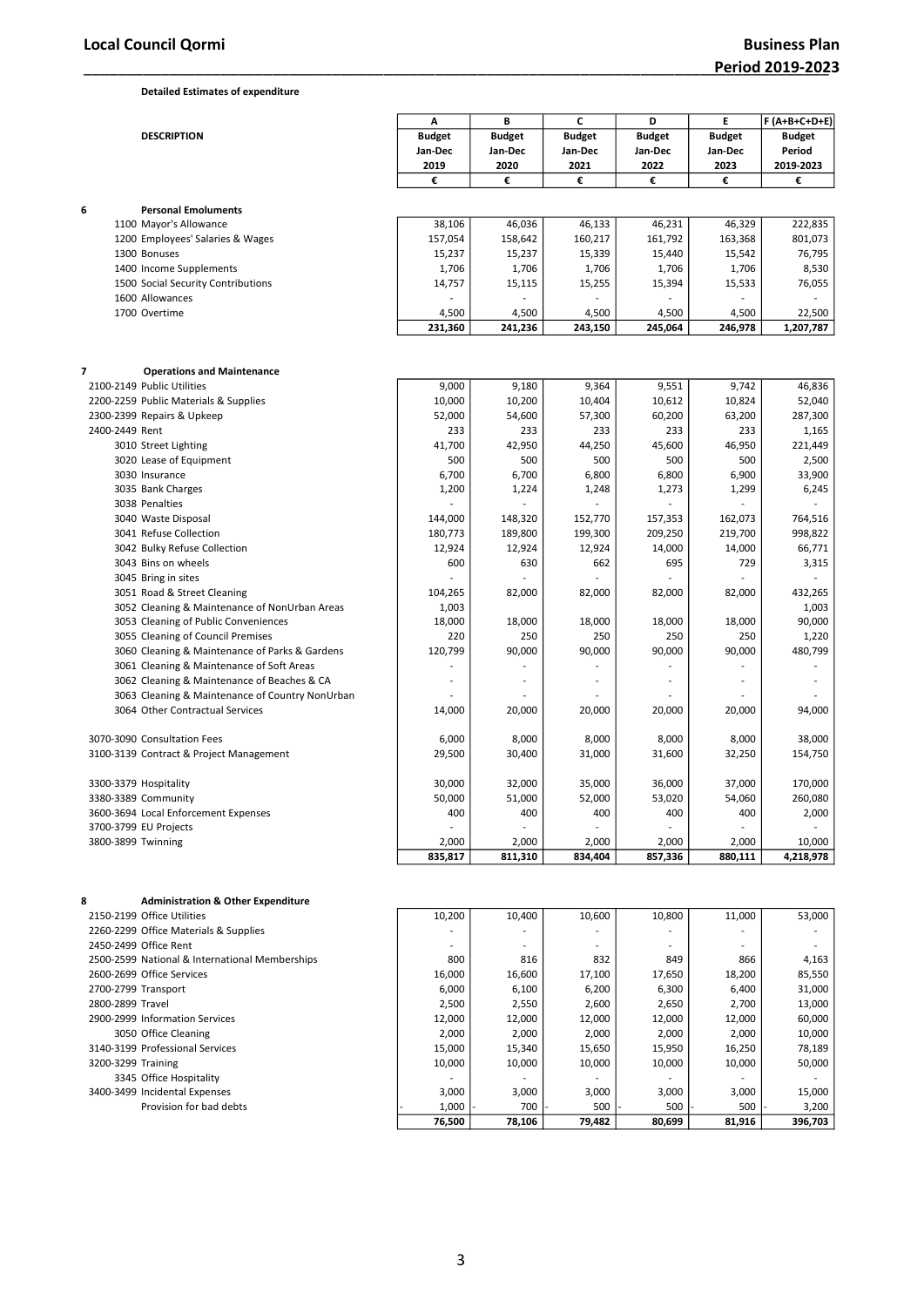| 9<br><b>Finance Costs</b>                           |                          |           |                          |           |           |           |
|-----------------------------------------------------|--------------------------|-----------|--------------------------|-----------|-----------|-----------|
| 3036 Interest on Bank Loan                          | 9,477                    | 7,491     | 5,996                    | 4,869     | 3,691     | 31,523    |
|                                                     |                          |           |                          |           |           |           |
| 10<br><b>Other Expenditure</b>                      |                          |           |                          |           |           |           |
| 3500-3599 Loss / (Profit) on Disposal of assets     |                          |           |                          | ۰         |           |           |
| 3695 Increase/(Decrease) in allowance for bad debts | $\overline{\phantom{a}}$ | ۰         | $\overline{\phantom{a}}$ |           |           |           |
| 8000-8099 Depreciation (Charge for the Year)        | 240,633                  | 151,211   | 121,795                  | 119,020   | 126,387   | 759,046   |
|                                                     | 240,633                  | 151,211   | 121,795                  | 119,020   | 126,387   | 759,046   |
|                                                     |                          |           |                          |           |           |           |
| Total                                               | 1,393,787                | 1,289,354 | 1,284,826                | 1,306,987 | 1,339,083 | 6,614,037 |
|                                                     |                          |           |                          |           |           |           |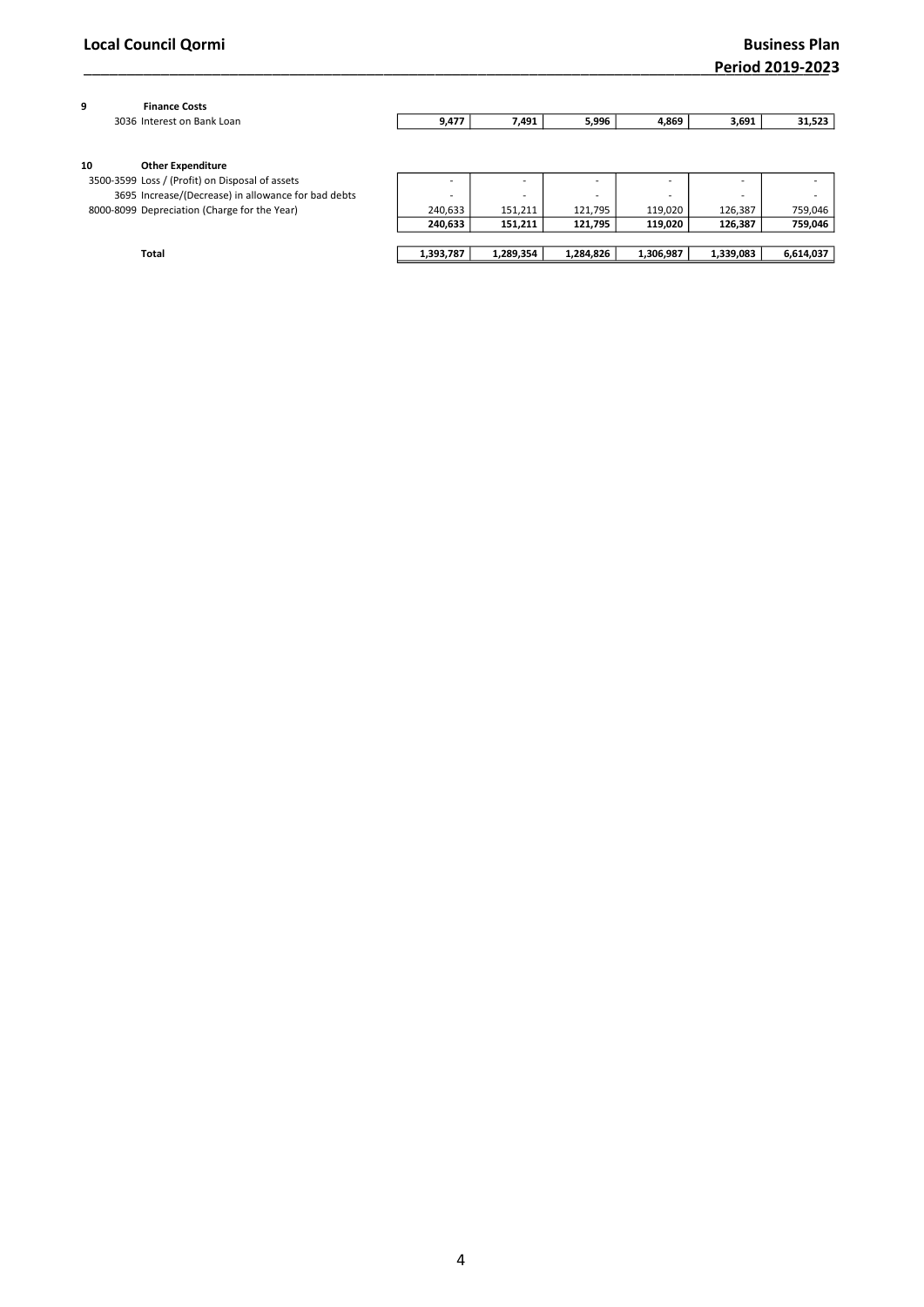Statement of financial position

| <b>DESCRIPTION</b>                                              | A                  | В                | C              | D                | E                |
|-----------------------------------------------------------------|--------------------|------------------|----------------|------------------|------------------|
|                                                                 | <b>Budget</b>      | <b>Budget</b>    | <b>Budget</b>  | <b>Budget</b>    | <b>Budget</b>    |
|                                                                 | Jan-Dec            | Jan-Dec          | Jan-Dec        | Jan-Dec          | Jan-Dec          |
|                                                                 | 2019               | 2020             | 2021           | 2022             | 2023             |
|                                                                 | €                  | €                | €              | €                | €                |
| <b>Non-current assets</b>                                       |                    |                  |                |                  |                  |
| Plant, property and equipment                                   | 1,592,338          | 1,408,943        | 1,489,148      | 1,584,520        | 1,823,132        |
|                                                                 |                    |                  |                |                  |                  |
| Inventory                                                       |                    |                  |                |                  |                  |
| 5201-5249 Stationery                                            |                    |                  | $\overline{a}$ | $\overline{a}$   |                  |
| 5250-5299 Consumables                                           | 2,700              | 2,500            | 2,300          | 2,100            | 1,900            |
|                                                                 | 2,700              | 2,500            | 2,300          | 2,100            | 1,900            |
|                                                                 |                    |                  |                |                  |                  |
| <b>Current assets</b><br><b>Receivables</b>                     |                    |                  |                |                  |                  |
| 0201-0209 Receivables                                           | 18,596             | 18,596           | 18,596         | 18,596           | 18,596           |
| 0210-0219 LES Receivables                                       | 396                | 396              | 396            | 396              | 396              |
| 0220-0229 Receivables from EU                                   |                    | ÷,               |                |                  |                  |
|                                                                 |                    |                  | 66,148         |                  |                  |
| 0250 Prepayments & Accrued income                               | 310,987<br>329,979 | 64,544<br>83,536 | 85,140         | 67,800<br>86,792 | 69,501<br>88,493 |
|                                                                 |                    |                  |                |                  |                  |
|                                                                 |                    |                  |                |                  |                  |
| <b>Cash &amp; Equivalents</b><br>5001-5099 Bank & Cash balances |                    |                  |                |                  |                  |
|                                                                 | 628,250            | 988,110          | 1,165,030      | 1,328,728        | 1,340,648        |
| <b>Total Current assets</b>                                     | 960,929            | 1,074,146        | 1,252,470      | 1,417,620        | 1,431,041        |
| <b>Current liabilities</b><br><b>Payables</b>                   |                    |                  |                |                  |                  |
| 4000 Payables                                                   | 90,183             | 90,183           | 90,183         | 90,183           | 90,183           |
| 4100 Accruals                                                   | 41,588             | 41,588           | 41,588         | 41,588           | 41,588           |
| 4150 Deferred income                                            | 1,589              | 1,589            | 1,589          | 1,589            | 1,589            |
| Current portion of LT Borrowings                                |                    |                  |                |                  |                  |
| Other taxes & social security                                   |                    |                  |                |                  |                  |
| <b>Total current liabilities</b>                                | 133,360            | 133,360          | 133,360        | 133,360          | 133,360          |
| <b>Net current assets</b>                                       | 827,568            | 940,786          | 1,119,110      | 1,284,259        | 1,297,681        |
|                                                                 |                    |                  |                |                  |                  |
| <b>Non current Liabilities</b><br>4200 LT Borrowings            | 193,219            | 147,688          | 122,580        | 96,345           | 68,932           |
| LT Deferred income                                              | 280,072            |                  | $\sim$         |                  |                  |
| <b>Total non-current liabilities</b>                            | 473,291            | 147,688          | 122,580        | 96,345           | 68,932           |
| <b>Net Assets</b>                                               | 1,946,615          | 2,202,040        | 2,485,677      | 2,772,434        | 3,051,882        |
|                                                                 |                    |                  |                |                  |                  |
| <b>Reserves</b>                                                 |                    |                  |                |                  |                  |
| <b>Retained Funds</b>                                           | 1,946,615          | 2,202,040        | 2,485,677      | 2,772,434        | 3,051,881        |
| <b>Financial situation indicator</b>                            |                    |                  |                |                  |                  |
|                                                                 |                    |                  |                |                  |                  |
| <b>DESCRIPTION</b>                                              | Α                  | В                | C              | D                | E.               |
|                                                                 | <b>Budget</b>      | <b>Budget</b>    | <b>Budget</b>  | <b>Budget</b>    | <b>Budget</b>    |
|                                                                 | Jan-Dec            | Jan-Dec          | Jan-Dec        | Jan-Dec          | Jan-Dec          |
|                                                                 | 2019               | 2020             | 2021           | 2022             | 2023             |
| Current assets                                                  | €<br>960,929       | €<br>1,074,146   | €<br>1,252,470 | €<br>1,417,620   | €<br>1,431,041   |
|                                                                 |                    |                  |                |                  |                  |

Current liabilities 133,360 133,360 133,360 133,360 133,360 133,360 133,360 133,360 133,360 1,297,681

Government allocation 1,192,996 1,230,096 1,250,105 1,270,512 1,291,326

Working capital **827,568** 940,786 1,119,110 1,284,259<br>Government allocation 1,192,996 1,230,096 1,250,105 1,270,512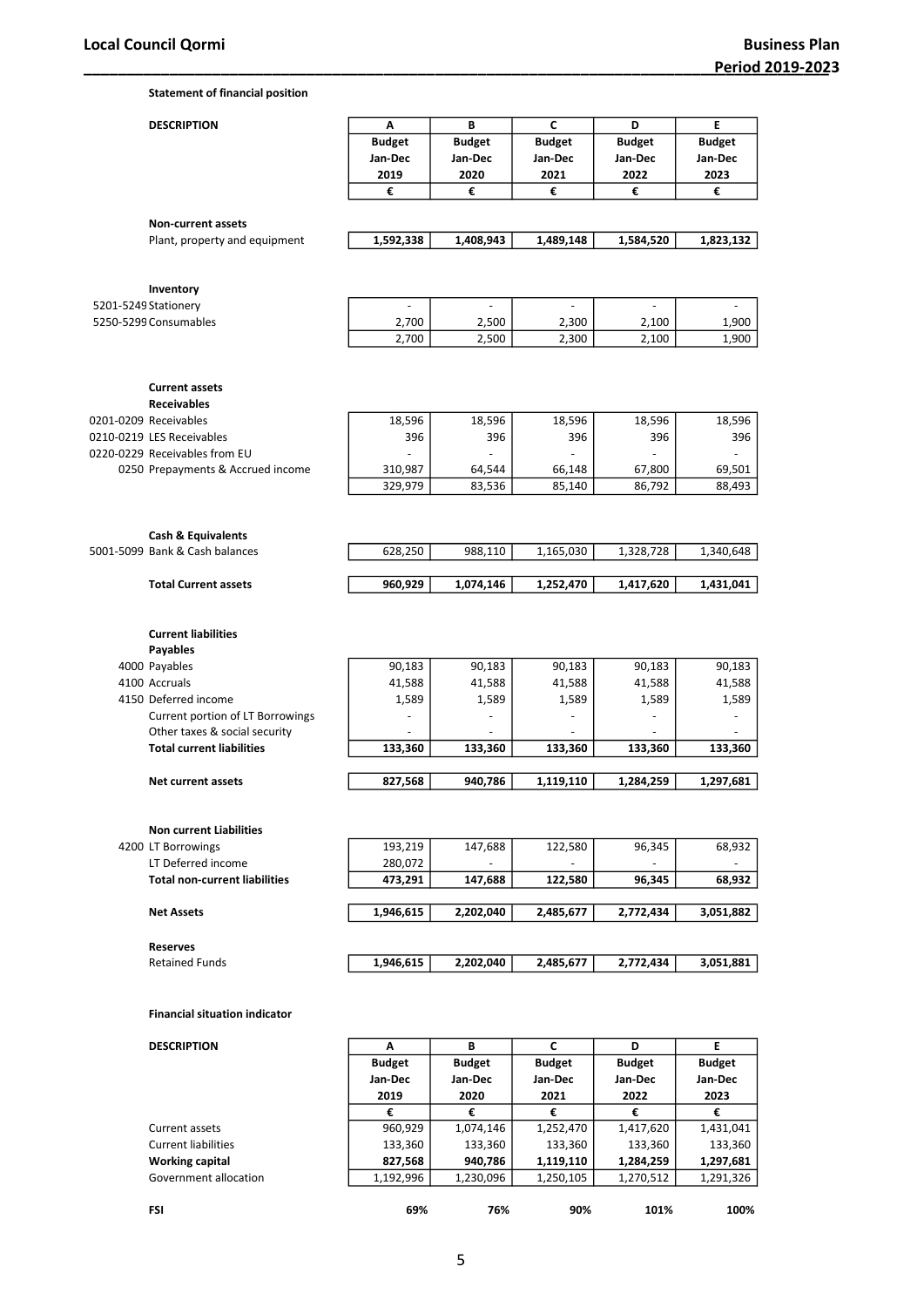Cash Budget

| <b>Budget</b><br><b>Budget</b><br><b>Budget</b><br><b>Budget</b><br><b>Budget</b><br><b>Budget</b><br><b>DESCRIPTION</b><br>Period<br>Jan-Dec<br>Jan-Dec<br>Jan-Dec<br>Jan-Dec<br>Jan-Dec<br>2019<br>2020<br>2021<br>2022<br>2023<br>2019-2023<br>€<br>€<br>€<br>€<br>€<br>€<br><b>Cash inflows</b><br><b>Government cash inflows</b><br>Annual allocation<br>1,192,996<br>1,230,096<br>1,250,105<br>1,270,512<br>1,291,326<br>6,235,036<br>Supplementary Govt income<br>68,241<br>51,902<br>53,459<br>55,063<br>56,715<br>285,380<br>70,216<br>150,216<br>Other income<br>20,000<br>20,000<br>20,000<br>20,000<br>1,331,453<br>1,301,998<br>1,323,564<br>1,345,575<br>1,368,041<br>6,670,631<br>79,200<br>80,784<br><b>Bye-Laws</b><br>82,400<br>84,048<br>85,729<br>412,160<br>18,500<br>18,940<br>19,396<br>20,559<br>97,364<br>19,969<br><b>Local Enforcemnt income</b><br><b>Investment income</b><br>$\blacksquare$<br>$\blacksquare$<br>$\blacksquare$<br>$\blacksquare$<br>÷,<br>$\overline{\phantom{a}}$<br>General income<br>145,500<br>141,500<br>141,500<br>142,500<br>142,500<br>713,500<br>1,574,653<br>1,566,860<br><b>TOTAL INFLOWS</b><br>1,543,222<br>1,592,092<br>1,616,829<br>7,893,655<br><b>Cash Outflows</b><br><b>Personal Emoluments</b><br>46,329<br>222,835<br>Mayor's Allowance<br>38,106<br>46,036<br>46,133<br>46,231<br><b>Employees' Salaries &amp; Wages</b><br>157,054<br>158,642<br>160,217<br>161,792<br>163,368<br>801,073<br><b>Bonuses</b><br>15,237<br>15,237<br>15,339<br>15,440<br>15,542<br>76,795<br><b>Income Supplements</b><br>1,706<br>1,706<br>1,706<br>1,706<br>1,706<br>8,530<br>15,533<br>76,055<br>Social Security Contributions<br>14,757<br>15,115<br>15,255<br>15,394<br>Allowances<br>Overtime<br>4,500<br>4,500<br>4,500<br>22,500<br>4,500<br>4,500<br>231,360<br>241,236<br>243,150<br>245,064<br>246,978<br>1,207,787<br>852,029<br>758,310<br>780,404<br>802,316<br>824,051<br>4,017,110<br><b>Operations &amp; Maintenance</b><br>82,201<br>77,906<br>79,282<br>81,716<br>80,499<br>401,603<br><b>Administration</b><br>31,523<br>9,477<br>7,491<br>5,996<br>4,869<br>3,691<br><b>Finance</b><br>Capital<br>45,531<br>25,108<br>26,235<br>27,413<br>170,682<br>Acquisition of property<br>46,395<br>4,455<br>241,824<br>Construction<br>10,112<br>192,000<br>54,392<br>10,000<br>4,316<br>10,000<br>10,000<br>10,000<br>10,000<br>44,316<br>Improvements<br>648,751<br>Special programmes<br>153,751<br>150,000<br>345,000<br>200,008<br>45,418<br>227,108<br>240,627<br>392,413<br>1,105,574<br><b>Cash Outflows EU Projects</b><br>ä,<br>$\blacksquare$<br>ä,<br>$\blacksquare$<br>ä,<br>$\blacksquare$<br>2,000<br>10,000<br><b>Cash Outflows Twinning</b><br>2,000<br>2,000<br>2,000<br>2,000<br><b>Cash Outflows Community services</b><br>50,000<br>51,000<br>52,000<br>53,020<br>54,060<br>260,080<br>52,000<br>53,000<br>54,000<br>55,020<br>56,060<br>270,080<br><b>Total outflows</b><br>1,427,074<br>1,183,361<br>1,389,939<br>1,604,909<br>1,428,394<br>7,033,678<br>147,579<br>359,861<br>176,920<br>11,920<br>859,977<br>SURPLUS/(DEFICIT)<br>163,698<br>Bal B/F<br>480,671<br>628,250<br>988,110<br>1,328,728<br>480,671<br>1,165,030<br>Bal C/F<br>628,250<br>988,110<br>1,165,030<br>1,328,728<br>1,340,648<br>1,340,648 | Α | B | c | D | E | $F(A+B+C+D+E)$ |
|----------------------------------------------------------------------------------------------------------------------------------------------------------------------------------------------------------------------------------------------------------------------------------------------------------------------------------------------------------------------------------------------------------------------------------------------------------------------------------------------------------------------------------------------------------------------------------------------------------------------------------------------------------------------------------------------------------------------------------------------------------------------------------------------------------------------------------------------------------------------------------------------------------------------------------------------------------------------------------------------------------------------------------------------------------------------------------------------------------------------------------------------------------------------------------------------------------------------------------------------------------------------------------------------------------------------------------------------------------------------------------------------------------------------------------------------------------------------------------------------------------------------------------------------------------------------------------------------------------------------------------------------------------------------------------------------------------------------------------------------------------------------------------------------------------------------------------------------------------------------------------------------------------------------------------------------------------------------------------------------------------------------------------------------------------------------------------------------------------------------------------------------------------------------------------------------------------------------------------------------------------------------------------------------------------------------------------------------------------------------------------------------------------------------------------------------------------------------------------------------------------------------------------------------------------------------------------------------------------------------------------------------------------------------------------------------------------------------------------------------------------------------------------------------------------------------------------------------------------------------------------------------------------------------------------------------------------------------------------------------------------------------------------------------------------------------------------------------------------------------------------------------------------------------------------------------------------------------------------------------------------------------------------------------------------|---|---|---|---|---|----------------|
|                                                                                                                                                                                                                                                                                                                                                                                                                                                                                                                                                                                                                                                                                                                                                                                                                                                                                                                                                                                                                                                                                                                                                                                                                                                                                                                                                                                                                                                                                                                                                                                                                                                                                                                                                                                                                                                                                                                                                                                                                                                                                                                                                                                                                                                                                                                                                                                                                                                                                                                                                                                                                                                                                                                                                                                                                                                                                                                                                                                                                                                                                                                                                                                                                                                                                                          |   |   |   |   |   |                |
|                                                                                                                                                                                                                                                                                                                                                                                                                                                                                                                                                                                                                                                                                                                                                                                                                                                                                                                                                                                                                                                                                                                                                                                                                                                                                                                                                                                                                                                                                                                                                                                                                                                                                                                                                                                                                                                                                                                                                                                                                                                                                                                                                                                                                                                                                                                                                                                                                                                                                                                                                                                                                                                                                                                                                                                                                                                                                                                                                                                                                                                                                                                                                                                                                                                                                                          |   |   |   |   |   |                |
|                                                                                                                                                                                                                                                                                                                                                                                                                                                                                                                                                                                                                                                                                                                                                                                                                                                                                                                                                                                                                                                                                                                                                                                                                                                                                                                                                                                                                                                                                                                                                                                                                                                                                                                                                                                                                                                                                                                                                                                                                                                                                                                                                                                                                                                                                                                                                                                                                                                                                                                                                                                                                                                                                                                                                                                                                                                                                                                                                                                                                                                                                                                                                                                                                                                                                                          |   |   |   |   |   |                |
|                                                                                                                                                                                                                                                                                                                                                                                                                                                                                                                                                                                                                                                                                                                                                                                                                                                                                                                                                                                                                                                                                                                                                                                                                                                                                                                                                                                                                                                                                                                                                                                                                                                                                                                                                                                                                                                                                                                                                                                                                                                                                                                                                                                                                                                                                                                                                                                                                                                                                                                                                                                                                                                                                                                                                                                                                                                                                                                                                                                                                                                                                                                                                                                                                                                                                                          |   |   |   |   |   |                |
|                                                                                                                                                                                                                                                                                                                                                                                                                                                                                                                                                                                                                                                                                                                                                                                                                                                                                                                                                                                                                                                                                                                                                                                                                                                                                                                                                                                                                                                                                                                                                                                                                                                                                                                                                                                                                                                                                                                                                                                                                                                                                                                                                                                                                                                                                                                                                                                                                                                                                                                                                                                                                                                                                                                                                                                                                                                                                                                                                                                                                                                                                                                                                                                                                                                                                                          |   |   |   |   |   |                |
|                                                                                                                                                                                                                                                                                                                                                                                                                                                                                                                                                                                                                                                                                                                                                                                                                                                                                                                                                                                                                                                                                                                                                                                                                                                                                                                                                                                                                                                                                                                                                                                                                                                                                                                                                                                                                                                                                                                                                                                                                                                                                                                                                                                                                                                                                                                                                                                                                                                                                                                                                                                                                                                                                                                                                                                                                                                                                                                                                                                                                                                                                                                                                                                                                                                                                                          |   |   |   |   |   |                |
|                                                                                                                                                                                                                                                                                                                                                                                                                                                                                                                                                                                                                                                                                                                                                                                                                                                                                                                                                                                                                                                                                                                                                                                                                                                                                                                                                                                                                                                                                                                                                                                                                                                                                                                                                                                                                                                                                                                                                                                                                                                                                                                                                                                                                                                                                                                                                                                                                                                                                                                                                                                                                                                                                                                                                                                                                                                                                                                                                                                                                                                                                                                                                                                                                                                                                                          |   |   |   |   |   |                |
|                                                                                                                                                                                                                                                                                                                                                                                                                                                                                                                                                                                                                                                                                                                                                                                                                                                                                                                                                                                                                                                                                                                                                                                                                                                                                                                                                                                                                                                                                                                                                                                                                                                                                                                                                                                                                                                                                                                                                                                                                                                                                                                                                                                                                                                                                                                                                                                                                                                                                                                                                                                                                                                                                                                                                                                                                                                                                                                                                                                                                                                                                                                                                                                                                                                                                                          |   |   |   |   |   |                |
|                                                                                                                                                                                                                                                                                                                                                                                                                                                                                                                                                                                                                                                                                                                                                                                                                                                                                                                                                                                                                                                                                                                                                                                                                                                                                                                                                                                                                                                                                                                                                                                                                                                                                                                                                                                                                                                                                                                                                                                                                                                                                                                                                                                                                                                                                                                                                                                                                                                                                                                                                                                                                                                                                                                                                                                                                                                                                                                                                                                                                                                                                                                                                                                                                                                                                                          |   |   |   |   |   |                |
|                                                                                                                                                                                                                                                                                                                                                                                                                                                                                                                                                                                                                                                                                                                                                                                                                                                                                                                                                                                                                                                                                                                                                                                                                                                                                                                                                                                                                                                                                                                                                                                                                                                                                                                                                                                                                                                                                                                                                                                                                                                                                                                                                                                                                                                                                                                                                                                                                                                                                                                                                                                                                                                                                                                                                                                                                                                                                                                                                                                                                                                                                                                                                                                                                                                                                                          |   |   |   |   |   |                |
|                                                                                                                                                                                                                                                                                                                                                                                                                                                                                                                                                                                                                                                                                                                                                                                                                                                                                                                                                                                                                                                                                                                                                                                                                                                                                                                                                                                                                                                                                                                                                                                                                                                                                                                                                                                                                                                                                                                                                                                                                                                                                                                                                                                                                                                                                                                                                                                                                                                                                                                                                                                                                                                                                                                                                                                                                                                                                                                                                                                                                                                                                                                                                                                                                                                                                                          |   |   |   |   |   |                |
|                                                                                                                                                                                                                                                                                                                                                                                                                                                                                                                                                                                                                                                                                                                                                                                                                                                                                                                                                                                                                                                                                                                                                                                                                                                                                                                                                                                                                                                                                                                                                                                                                                                                                                                                                                                                                                                                                                                                                                                                                                                                                                                                                                                                                                                                                                                                                                                                                                                                                                                                                                                                                                                                                                                                                                                                                                                                                                                                                                                                                                                                                                                                                                                                                                                                                                          |   |   |   |   |   |                |
|                                                                                                                                                                                                                                                                                                                                                                                                                                                                                                                                                                                                                                                                                                                                                                                                                                                                                                                                                                                                                                                                                                                                                                                                                                                                                                                                                                                                                                                                                                                                                                                                                                                                                                                                                                                                                                                                                                                                                                                                                                                                                                                                                                                                                                                                                                                                                                                                                                                                                                                                                                                                                                                                                                                                                                                                                                                                                                                                                                                                                                                                                                                                                                                                                                                                                                          |   |   |   |   |   |                |
|                                                                                                                                                                                                                                                                                                                                                                                                                                                                                                                                                                                                                                                                                                                                                                                                                                                                                                                                                                                                                                                                                                                                                                                                                                                                                                                                                                                                                                                                                                                                                                                                                                                                                                                                                                                                                                                                                                                                                                                                                                                                                                                                                                                                                                                                                                                                                                                                                                                                                                                                                                                                                                                                                                                                                                                                                                                                                                                                                                                                                                                                                                                                                                                                                                                                                                          |   |   |   |   |   |                |
|                                                                                                                                                                                                                                                                                                                                                                                                                                                                                                                                                                                                                                                                                                                                                                                                                                                                                                                                                                                                                                                                                                                                                                                                                                                                                                                                                                                                                                                                                                                                                                                                                                                                                                                                                                                                                                                                                                                                                                                                                                                                                                                                                                                                                                                                                                                                                                                                                                                                                                                                                                                                                                                                                                                                                                                                                                                                                                                                                                                                                                                                                                                                                                                                                                                                                                          |   |   |   |   |   |                |
|                                                                                                                                                                                                                                                                                                                                                                                                                                                                                                                                                                                                                                                                                                                                                                                                                                                                                                                                                                                                                                                                                                                                                                                                                                                                                                                                                                                                                                                                                                                                                                                                                                                                                                                                                                                                                                                                                                                                                                                                                                                                                                                                                                                                                                                                                                                                                                                                                                                                                                                                                                                                                                                                                                                                                                                                                                                                                                                                                                                                                                                                                                                                                                                                                                                                                                          |   |   |   |   |   |                |
|                                                                                                                                                                                                                                                                                                                                                                                                                                                                                                                                                                                                                                                                                                                                                                                                                                                                                                                                                                                                                                                                                                                                                                                                                                                                                                                                                                                                                                                                                                                                                                                                                                                                                                                                                                                                                                                                                                                                                                                                                                                                                                                                                                                                                                                                                                                                                                                                                                                                                                                                                                                                                                                                                                                                                                                                                                                                                                                                                                                                                                                                                                                                                                                                                                                                                                          |   |   |   |   |   |                |
|                                                                                                                                                                                                                                                                                                                                                                                                                                                                                                                                                                                                                                                                                                                                                                                                                                                                                                                                                                                                                                                                                                                                                                                                                                                                                                                                                                                                                                                                                                                                                                                                                                                                                                                                                                                                                                                                                                                                                                                                                                                                                                                                                                                                                                                                                                                                                                                                                                                                                                                                                                                                                                                                                                                                                                                                                                                                                                                                                                                                                                                                                                                                                                                                                                                                                                          |   |   |   |   |   |                |
|                                                                                                                                                                                                                                                                                                                                                                                                                                                                                                                                                                                                                                                                                                                                                                                                                                                                                                                                                                                                                                                                                                                                                                                                                                                                                                                                                                                                                                                                                                                                                                                                                                                                                                                                                                                                                                                                                                                                                                                                                                                                                                                                                                                                                                                                                                                                                                                                                                                                                                                                                                                                                                                                                                                                                                                                                                                                                                                                                                                                                                                                                                                                                                                                                                                                                                          |   |   |   |   |   |                |
|                                                                                                                                                                                                                                                                                                                                                                                                                                                                                                                                                                                                                                                                                                                                                                                                                                                                                                                                                                                                                                                                                                                                                                                                                                                                                                                                                                                                                                                                                                                                                                                                                                                                                                                                                                                                                                                                                                                                                                                                                                                                                                                                                                                                                                                                                                                                                                                                                                                                                                                                                                                                                                                                                                                                                                                                                                                                                                                                                                                                                                                                                                                                                                                                                                                                                                          |   |   |   |   |   |                |
|                                                                                                                                                                                                                                                                                                                                                                                                                                                                                                                                                                                                                                                                                                                                                                                                                                                                                                                                                                                                                                                                                                                                                                                                                                                                                                                                                                                                                                                                                                                                                                                                                                                                                                                                                                                                                                                                                                                                                                                                                                                                                                                                                                                                                                                                                                                                                                                                                                                                                                                                                                                                                                                                                                                                                                                                                                                                                                                                                                                                                                                                                                                                                                                                                                                                                                          |   |   |   |   |   |                |
|                                                                                                                                                                                                                                                                                                                                                                                                                                                                                                                                                                                                                                                                                                                                                                                                                                                                                                                                                                                                                                                                                                                                                                                                                                                                                                                                                                                                                                                                                                                                                                                                                                                                                                                                                                                                                                                                                                                                                                                                                                                                                                                                                                                                                                                                                                                                                                                                                                                                                                                                                                                                                                                                                                                                                                                                                                                                                                                                                                                                                                                                                                                                                                                                                                                                                                          |   |   |   |   |   |                |
|                                                                                                                                                                                                                                                                                                                                                                                                                                                                                                                                                                                                                                                                                                                                                                                                                                                                                                                                                                                                                                                                                                                                                                                                                                                                                                                                                                                                                                                                                                                                                                                                                                                                                                                                                                                                                                                                                                                                                                                                                                                                                                                                                                                                                                                                                                                                                                                                                                                                                                                                                                                                                                                                                                                                                                                                                                                                                                                                                                                                                                                                                                                                                                                                                                                                                                          |   |   |   |   |   |                |
|                                                                                                                                                                                                                                                                                                                                                                                                                                                                                                                                                                                                                                                                                                                                                                                                                                                                                                                                                                                                                                                                                                                                                                                                                                                                                                                                                                                                                                                                                                                                                                                                                                                                                                                                                                                                                                                                                                                                                                                                                                                                                                                                                                                                                                                                                                                                                                                                                                                                                                                                                                                                                                                                                                                                                                                                                                                                                                                                                                                                                                                                                                                                                                                                                                                                                                          |   |   |   |   |   |                |
|                                                                                                                                                                                                                                                                                                                                                                                                                                                                                                                                                                                                                                                                                                                                                                                                                                                                                                                                                                                                                                                                                                                                                                                                                                                                                                                                                                                                                                                                                                                                                                                                                                                                                                                                                                                                                                                                                                                                                                                                                                                                                                                                                                                                                                                                                                                                                                                                                                                                                                                                                                                                                                                                                                                                                                                                                                                                                                                                                                                                                                                                                                                                                                                                                                                                                                          |   |   |   |   |   |                |
|                                                                                                                                                                                                                                                                                                                                                                                                                                                                                                                                                                                                                                                                                                                                                                                                                                                                                                                                                                                                                                                                                                                                                                                                                                                                                                                                                                                                                                                                                                                                                                                                                                                                                                                                                                                                                                                                                                                                                                                                                                                                                                                                                                                                                                                                                                                                                                                                                                                                                                                                                                                                                                                                                                                                                                                                                                                                                                                                                                                                                                                                                                                                                                                                                                                                                                          |   |   |   |   |   |                |
|                                                                                                                                                                                                                                                                                                                                                                                                                                                                                                                                                                                                                                                                                                                                                                                                                                                                                                                                                                                                                                                                                                                                                                                                                                                                                                                                                                                                                                                                                                                                                                                                                                                                                                                                                                                                                                                                                                                                                                                                                                                                                                                                                                                                                                                                                                                                                                                                                                                                                                                                                                                                                                                                                                                                                                                                                                                                                                                                                                                                                                                                                                                                                                                                                                                                                                          |   |   |   |   |   |                |
|                                                                                                                                                                                                                                                                                                                                                                                                                                                                                                                                                                                                                                                                                                                                                                                                                                                                                                                                                                                                                                                                                                                                                                                                                                                                                                                                                                                                                                                                                                                                                                                                                                                                                                                                                                                                                                                                                                                                                                                                                                                                                                                                                                                                                                                                                                                                                                                                                                                                                                                                                                                                                                                                                                                                                                                                                                                                                                                                                                                                                                                                                                                                                                                                                                                                                                          |   |   |   |   |   |                |
|                                                                                                                                                                                                                                                                                                                                                                                                                                                                                                                                                                                                                                                                                                                                                                                                                                                                                                                                                                                                                                                                                                                                                                                                                                                                                                                                                                                                                                                                                                                                                                                                                                                                                                                                                                                                                                                                                                                                                                                                                                                                                                                                                                                                                                                                                                                                                                                                                                                                                                                                                                                                                                                                                                                                                                                                                                                                                                                                                                                                                                                                                                                                                                                                                                                                                                          |   |   |   |   |   |                |
|                                                                                                                                                                                                                                                                                                                                                                                                                                                                                                                                                                                                                                                                                                                                                                                                                                                                                                                                                                                                                                                                                                                                                                                                                                                                                                                                                                                                                                                                                                                                                                                                                                                                                                                                                                                                                                                                                                                                                                                                                                                                                                                                                                                                                                                                                                                                                                                                                                                                                                                                                                                                                                                                                                                                                                                                                                                                                                                                                                                                                                                                                                                                                                                                                                                                                                          |   |   |   |   |   |                |
|                                                                                                                                                                                                                                                                                                                                                                                                                                                                                                                                                                                                                                                                                                                                                                                                                                                                                                                                                                                                                                                                                                                                                                                                                                                                                                                                                                                                                                                                                                                                                                                                                                                                                                                                                                                                                                                                                                                                                                                                                                                                                                                                                                                                                                                                                                                                                                                                                                                                                                                                                                                                                                                                                                                                                                                                                                                                                                                                                                                                                                                                                                                                                                                                                                                                                                          |   |   |   |   |   |                |
|                                                                                                                                                                                                                                                                                                                                                                                                                                                                                                                                                                                                                                                                                                                                                                                                                                                                                                                                                                                                                                                                                                                                                                                                                                                                                                                                                                                                                                                                                                                                                                                                                                                                                                                                                                                                                                                                                                                                                                                                                                                                                                                                                                                                                                                                                                                                                                                                                                                                                                                                                                                                                                                                                                                                                                                                                                                                                                                                                                                                                                                                                                                                                                                                                                                                                                          |   |   |   |   |   |                |
|                                                                                                                                                                                                                                                                                                                                                                                                                                                                                                                                                                                                                                                                                                                                                                                                                                                                                                                                                                                                                                                                                                                                                                                                                                                                                                                                                                                                                                                                                                                                                                                                                                                                                                                                                                                                                                                                                                                                                                                                                                                                                                                                                                                                                                                                                                                                                                                                                                                                                                                                                                                                                                                                                                                                                                                                                                                                                                                                                                                                                                                                                                                                                                                                                                                                                                          |   |   |   |   |   |                |
|                                                                                                                                                                                                                                                                                                                                                                                                                                                                                                                                                                                                                                                                                                                                                                                                                                                                                                                                                                                                                                                                                                                                                                                                                                                                                                                                                                                                                                                                                                                                                                                                                                                                                                                                                                                                                                                                                                                                                                                                                                                                                                                                                                                                                                                                                                                                                                                                                                                                                                                                                                                                                                                                                                                                                                                                                                                                                                                                                                                                                                                                                                                                                                                                                                                                                                          |   |   |   |   |   |                |
|                                                                                                                                                                                                                                                                                                                                                                                                                                                                                                                                                                                                                                                                                                                                                                                                                                                                                                                                                                                                                                                                                                                                                                                                                                                                                                                                                                                                                                                                                                                                                                                                                                                                                                                                                                                                                                                                                                                                                                                                                                                                                                                                                                                                                                                                                                                                                                                                                                                                                                                                                                                                                                                                                                                                                                                                                                                                                                                                                                                                                                                                                                                                                                                                                                                                                                          |   |   |   |   |   |                |
|                                                                                                                                                                                                                                                                                                                                                                                                                                                                                                                                                                                                                                                                                                                                                                                                                                                                                                                                                                                                                                                                                                                                                                                                                                                                                                                                                                                                                                                                                                                                                                                                                                                                                                                                                                                                                                                                                                                                                                                                                                                                                                                                                                                                                                                                                                                                                                                                                                                                                                                                                                                                                                                                                                                                                                                                                                                                                                                                                                                                                                                                                                                                                                                                                                                                                                          |   |   |   |   |   |                |
|                                                                                                                                                                                                                                                                                                                                                                                                                                                                                                                                                                                                                                                                                                                                                                                                                                                                                                                                                                                                                                                                                                                                                                                                                                                                                                                                                                                                                                                                                                                                                                                                                                                                                                                                                                                                                                                                                                                                                                                                                                                                                                                                                                                                                                                                                                                                                                                                                                                                                                                                                                                                                                                                                                                                                                                                                                                                                                                                                                                                                                                                                                                                                                                                                                                                                                          |   |   |   |   |   |                |
|                                                                                                                                                                                                                                                                                                                                                                                                                                                                                                                                                                                                                                                                                                                                                                                                                                                                                                                                                                                                                                                                                                                                                                                                                                                                                                                                                                                                                                                                                                                                                                                                                                                                                                                                                                                                                                                                                                                                                                                                                                                                                                                                                                                                                                                                                                                                                                                                                                                                                                                                                                                                                                                                                                                                                                                                                                                                                                                                                                                                                                                                                                                                                                                                                                                                                                          |   |   |   |   |   |                |
|                                                                                                                                                                                                                                                                                                                                                                                                                                                                                                                                                                                                                                                                                                                                                                                                                                                                                                                                                                                                                                                                                                                                                                                                                                                                                                                                                                                                                                                                                                                                                                                                                                                                                                                                                                                                                                                                                                                                                                                                                                                                                                                                                                                                                                                                                                                                                                                                                                                                                                                                                                                                                                                                                                                                                                                                                                                                                                                                                                                                                                                                                                                                                                                                                                                                                                          |   |   |   |   |   |                |
|                                                                                                                                                                                                                                                                                                                                                                                                                                                                                                                                                                                                                                                                                                                                                                                                                                                                                                                                                                                                                                                                                                                                                                                                                                                                                                                                                                                                                                                                                                                                                                                                                                                                                                                                                                                                                                                                                                                                                                                                                                                                                                                                                                                                                                                                                                                                                                                                                                                                                                                                                                                                                                                                                                                                                                                                                                                                                                                                                                                                                                                                                                                                                                                                                                                                                                          |   |   |   |   |   |                |
|                                                                                                                                                                                                                                                                                                                                                                                                                                                                                                                                                                                                                                                                                                                                                                                                                                                                                                                                                                                                                                                                                                                                                                                                                                                                                                                                                                                                                                                                                                                                                                                                                                                                                                                                                                                                                                                                                                                                                                                                                                                                                                                                                                                                                                                                                                                                                                                                                                                                                                                                                                                                                                                                                                                                                                                                                                                                                                                                                                                                                                                                                                                                                                                                                                                                                                          |   |   |   |   |   |                |
|                                                                                                                                                                                                                                                                                                                                                                                                                                                                                                                                                                                                                                                                                                                                                                                                                                                                                                                                                                                                                                                                                                                                                                                                                                                                                                                                                                                                                                                                                                                                                                                                                                                                                                                                                                                                                                                                                                                                                                                                                                                                                                                                                                                                                                                                                                                                                                                                                                                                                                                                                                                                                                                                                                                                                                                                                                                                                                                                                                                                                                                                                                                                                                                                                                                                                                          |   |   |   |   |   |                |
|                                                                                                                                                                                                                                                                                                                                                                                                                                                                                                                                                                                                                                                                                                                                                                                                                                                                                                                                                                                                                                                                                                                                                                                                                                                                                                                                                                                                                                                                                                                                                                                                                                                                                                                                                                                                                                                                                                                                                                                                                                                                                                                                                                                                                                                                                                                                                                                                                                                                                                                                                                                                                                                                                                                                                                                                                                                                                                                                                                                                                                                                                                                                                                                                                                                                                                          |   |   |   |   |   |                |
|                                                                                                                                                                                                                                                                                                                                                                                                                                                                                                                                                                                                                                                                                                                                                                                                                                                                                                                                                                                                                                                                                                                                                                                                                                                                                                                                                                                                                                                                                                                                                                                                                                                                                                                                                                                                                                                                                                                                                                                                                                                                                                                                                                                                                                                                                                                                                                                                                                                                                                                                                                                                                                                                                                                                                                                                                                                                                                                                                                                                                                                                                                                                                                                                                                                                                                          |   |   |   |   |   |                |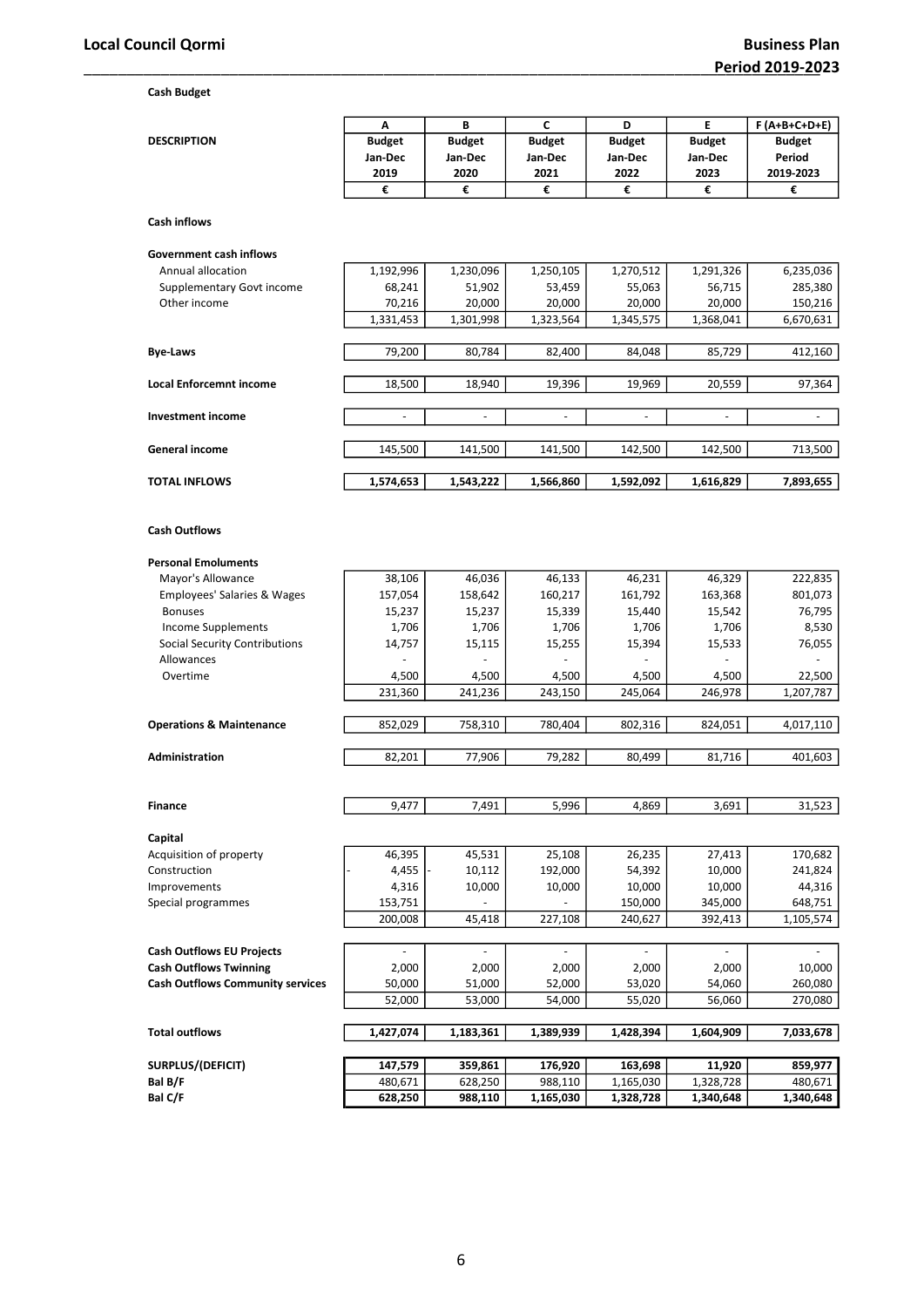\_\_\_\_\_\_\_\_\_\_\_\_\_\_\_\_\_\_\_\_\_\_\_\_\_\_\_\_\_\_\_\_\_\_\_\_\_\_\_\_\_\_\_\_\_\_\_\_\_\_\_\_\_\_\_\_\_\_\_\_\_\_\_\_\_\_\_\_\_\_\_\_\_\_\_\_\_\_\_\_\_\_\_\_\_\_\_\_\_\_\_\_\_\_\_\_\_\_\_\_\_\_\_\_\_\_\_\_\_\_\_\_\_\_\_\_\_\_\_\_\_\_\_\_\_\_\_\_\_\_\_\_ Business Plan Period 2019-2023

| Depreciation of property, plant and equipment |                                       |                                              |                                                  |                               |                                        |                            |                                  |                          |            |
|-----------------------------------------------|---------------------------------------|----------------------------------------------|--------------------------------------------------|-------------------------------|----------------------------------------|----------------------------|----------------------------------|--------------------------|------------|
|                                               | Acquisition of<br>property<br>1%<br>€ | Office Furniture &<br>Fittings<br>7.50%<br>€ | Urban Improvements<br>& Construction<br>10%<br>€ | Computer software<br>25%<br>€ | Plant, Machinery &<br>Equipment<br>20% | Motor vehicles<br>20%<br>€ | <b>Special Programmes</b><br>10% | ANYC<br>0%<br>€          | Total<br>€ |
| Cost                                          |                                       |                                              |                                                  |                               |                                        |                            |                                  |                          |            |
| As at 1 Jan 2019                              | 769,307                               | 120,462                                      | 3,349,092                                        | 1,153                         | 134,316                                | 15,500                     | 3,989,705                        | 134,511                  | 8,514,046  |
| Additions 2019                                |                                       | 300                                          | 35,552                                           |                               | 4,016                                  |                            |                                  | 99,380                   | 139,248    |
| Disposals 2019                                |                                       |                                              |                                                  | $\sim$                        |                                        | $\overline{\phantom{a}}$   |                                  | $\overline{\phantom{a}}$ |            |
| As at 31 Dec 2019                             | 769,307                               | 120,762                                      | 3,384,644                                        | 1,153                         | 138,332                                | 15,500                     | 3,989,705                        | 233,891                  | 8,653,294  |
|                                               |                                       |                                              |                                                  |                               |                                        |                            |                                  |                          |            |
| Depreciation                                  |                                       |                                              |                                                  |                               |                                        |                            |                                  |                          |            |
| As at 1 Jan 2019                              | 39,408                                | 79,555                                       | 2,106,214                                        | 176                           | 107,698                                | 8,015                      | 2,119,375                        |                          | 4,460,441  |
| Charge 2019                                   | 4,954                                 | 13,159                                       | 92,632                                           | 288                           | 4,262                                  | 3,282                      | 122,055                          |                          | 240,633    |
| Disposals 2019                                |                                       |                                              |                                                  |                               |                                        |                            |                                  | $\overline{\phantom{a}}$ |            |
| As at 31 Dec 2019                             | 44,362                                | 92,714                                       | 2,198,846                                        | 464                           | 111,960                                | 11,297                     | 2,241,430                        | $\overline{\phantom{0}}$ | 4,701,074  |
|                                               |                                       |                                              |                                                  |                               |                                        |                            |                                  |                          |            |
| Grants                                        |                                       |                                              |                                                  |                               |                                        |                            |                                  |                          |            |
| As at 1 Jan 2019                              |                                       | $\overline{\phantom{a}}$                     | 790,943                                          | $\overline{\phantom{a}}$      | 13,614                                 | $\overline{\phantom{a}}$   | 1,289,325                        |                          | 2,093,882  |
| New 2019                                      |                                       | $\overline{\phantom{a}}$                     | 18,000                                           |                               |                                        | $\overline{\phantom{a}}$   | 248,000                          |                          | 266,000    |
| As at 31 Dec 2019                             | $\sim$                                | $\overline{\phantom{a}}$                     | 808,943                                          | $\sim$                        | 13,614                                 | $\overline{\phantom{a}}$   | 1,537,325                        | $\overline{a}$           | 2,359,882  |
|                                               |                                       |                                              |                                                  |                               |                                        |                            |                                  |                          |            |
| <b>Budgeted NBV Dec 2018</b>                  | 729,899                               | 40,907                                       | 451,935                                          | 977                           | 13,004                                 | 7,485                      | 581,005                          | 134,511                  | 1,959,723  |
| <b>Budgeted NBV Dec 2019</b>                  | 724,945                               | 28,048                                       | 376,856                                          | 689                           | 12,758                                 | 4,203                      | 210,950                          | 233,891                  | 1,592,338  |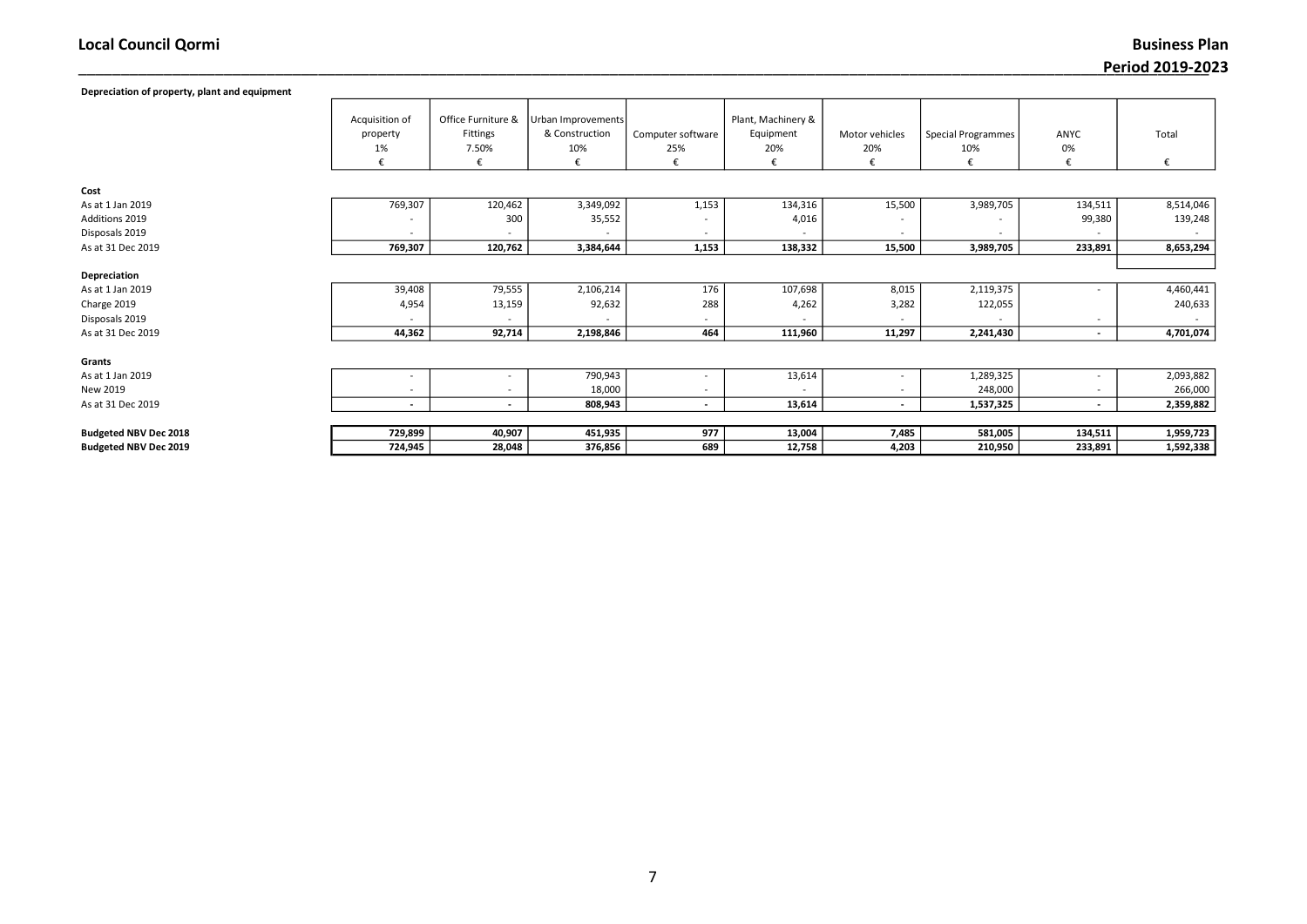\_\_\_\_\_\_\_\_\_\_\_\_\_\_\_\_\_\_\_\_\_\_\_\_\_\_\_\_\_\_\_\_\_\_\_\_\_\_\_\_\_\_\_\_\_\_\_\_\_\_\_\_\_\_\_\_\_\_\_\_\_\_\_\_\_\_\_\_\_\_\_\_\_\_\_\_\_\_\_\_\_\_\_\_\_\_\_\_\_\_\_\_\_\_\_\_\_\_\_\_\_\_\_\_\_\_\_\_\_\_\_\_\_\_\_\_\_\_\_\_\_\_\_\_\_\_\_\_\_\_\_\_ Business Plan Period 2019-2023

| Depreciation of property, plant and equipment |                                       |                                                     |                                             |                               |                                             |                            |                                  |                          |                          |
|-----------------------------------------------|---------------------------------------|-----------------------------------------------------|---------------------------------------------|-------------------------------|---------------------------------------------|----------------------------|----------------------------------|--------------------------|--------------------------|
|                                               | Acquisition of<br>property<br>1%<br>€ | Office Furniture &<br><b>Fittings</b><br>7.50%<br>€ | Urban Improvements<br>& Construction<br>10% | Computer software<br>25%<br>€ | Plant, Machinery &<br>Equipment<br>20%<br>€ | Motor vehicles<br>20%<br>€ | <b>Special Programmes</b><br>10% | ANYC<br>0%<br>€          | Total<br>€               |
| Cost                                          |                                       |                                                     |                                             |                               |                                             |                            |                                  |                          |                          |
| As at 1 January 2020                          | 769,307                               | 120,762                                             | 3,384,644                                   | 1,153                         | 138,332                                     | 15,500                     | 3,989,705                        | 233,891                  | 8,653,294                |
| Additions 2020                                |                                       | 5,000                                               | 433,087                                     |                               | 5,000                                       |                            | 219,913                          | 222,933                  | 440,067                  |
| Disposals                                     |                                       |                                                     |                                             |                               |                                             | $\overline{\phantom{a}}$   |                                  |                          |                          |
| As at 31 December 2020                        | 769,307                               | 125,762                                             | 3,817,731                                   | 1,153                         | 143,332                                     | 15,500                     | 4,209,618                        | 10,958                   | 9,093,361                |
| Depreciation                                  |                                       |                                                     |                                             |                               |                                             |                            |                                  |                          |                          |
| As at 1 January 2020                          | 44,362                                | 92,714                                              | 2,198,846                                   | 464                           | 111,960                                     | 11,297                     | 2,241,430                        | $\overline{\phantom{a}}$ | 4,701,074                |
| Charge 2020                                   | 4,954                                 | 8,829                                               | 68,440                                      | 288                           | 4,787                                       | 2,696                      | 61,216                           | $\overline{\phantom{a}}$ | 151,211                  |
| Disposals 2020                                |                                       |                                                     |                                             |                               |                                             | $\overline{\phantom{a}}$   |                                  | $\overline{\phantom{a}}$ | $\overline{\phantom{a}}$ |
| As at 31 December 2020                        | 49,317                                | 101,543                                             | 2,267,286                                   | 752                           | 116,747                                     | 13,993                     | 2,302,646                        | $\overline{\phantom{a}}$ | 4,852,285                |
| Grants                                        |                                       |                                                     |                                             |                               |                                             |                            |                                  |                          |                          |
| As at 1 January 2020                          |                                       |                                                     | 808,943                                     |                               | 13,614                                      |                            | 1,537,325                        | $\overline{\phantom{a}}$ | 2,359,882                |
| New 2020                                      | $\overline{\phantom{a}}$              | $\overline{\phantom{a}}$                            | 252,339                                     |                               |                                             | $\overline{\phantom{a}}$   | 219,913                          | $\overline{\phantom{a}}$ | 472,252                  |
| As at 31 December 2020                        | $\sim$                                | $\overline{\phantom{a}}$                            | 1,061,282                                   | $\overline{\phantom{a}}$      | 13,614                                      | $\overline{\phantom{a}}$   | 1,757,238                        | $\overline{\phantom{a}}$ | 2,832,134                |
|                                               |                                       |                                                     |                                             |                               |                                             |                            |                                  |                          |                          |
| <b>Budgeted NBV Dec 2019</b>                  | 724,945                               | 28,048                                              | 376,856                                     | 689                           | 12,758                                      | 4,203                      | 210,950                          | 233,891                  | 1,592,338                |
| <b>Budgeted NBV Dec 2020</b>                  | 719,990                               | 24,219                                              | 489,163                                     | 401                           | 12,971                                      | 1,507                      | 149,734                          | 10,958                   | 1,408,943                |
|                                               |                                       |                                                     |                                             |                               |                                             |                            |                                  |                          |                          |

#### 8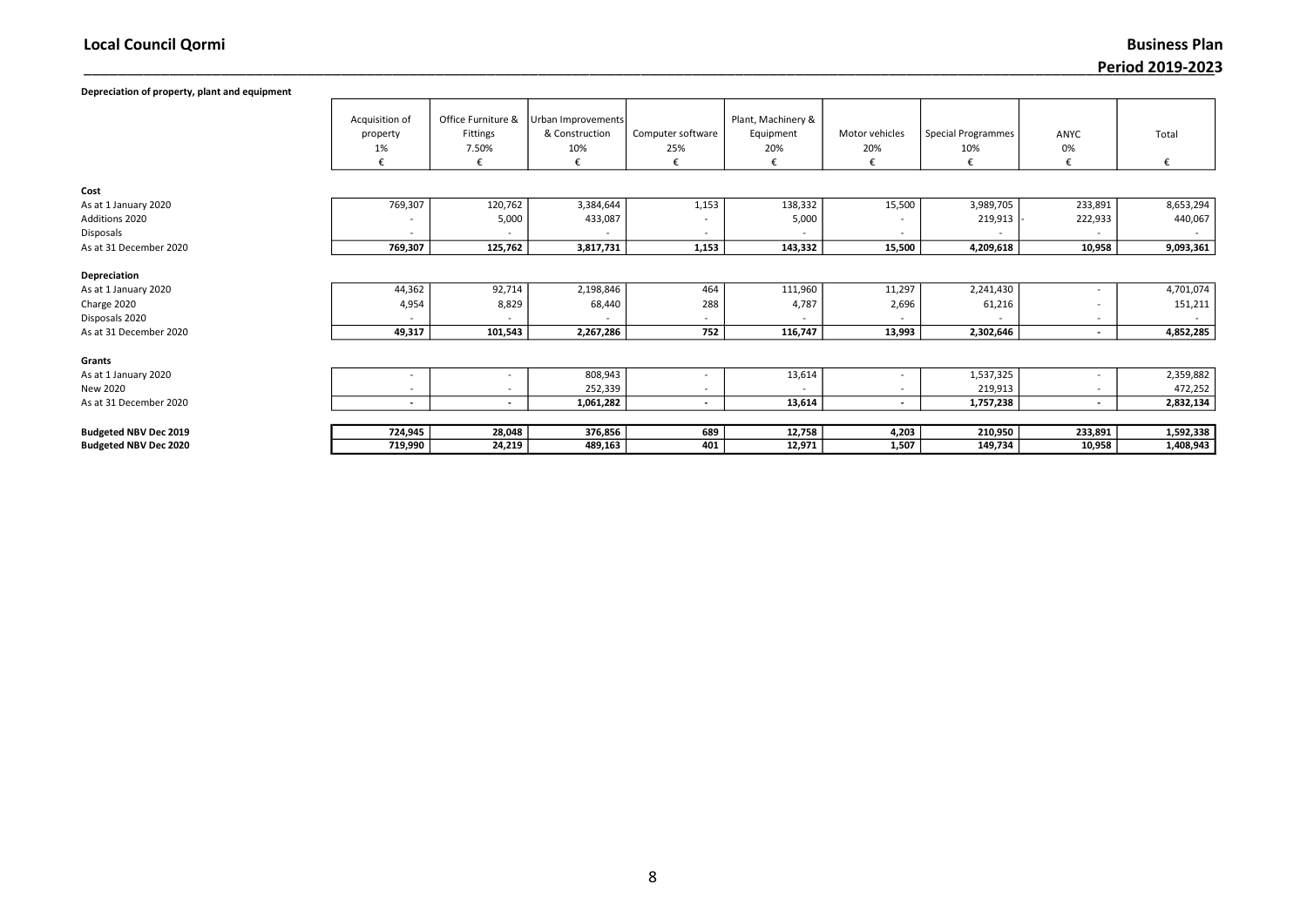Depreciation of property, plant and equipment

\_\_\_\_\_\_\_\_\_\_\_\_\_\_\_\_\_\_\_\_\_\_\_\_\_\_\_\_\_\_\_\_\_\_\_\_\_\_\_\_\_\_\_\_\_\_\_\_\_\_\_\_\_\_\_\_\_\_\_\_\_\_\_\_\_\_\_\_\_\_\_\_\_\_\_\_\_\_\_\_\_\_\_\_\_\_\_\_\_\_\_\_\_\_\_\_\_\_\_\_\_\_\_\_\_\_\_\_\_\_\_\_\_\_\_\_\_\_\_\_\_\_\_\_\_\_\_\_\_\_\_\_ Business Plan Period 2019-2023

|                        | Acquisition of           | Office Furniture &       | Urban Improvements |                          | Plant, Machinery &       |                          |                           |                          |           |
|------------------------|--------------------------|--------------------------|--------------------|--------------------------|--------------------------|--------------------------|---------------------------|--------------------------|-----------|
|                        | property                 | Fittings                 | & Construction     | Computer software        | Equipment                | Motor vehicles           | <b>Special Programmes</b> | ANYC                     | Total     |
|                        | 1%                       | 7.50%                    | 10%                | 25%                      | 20%                      | 20%                      | 10%                       | 0%                       |           |
|                        | €                        | €                        | €                  | €                        | €                        | €                        | €                         | €                        | €         |
|                        |                          |                          |                    |                          |                          |                          |                           |                          |           |
| Cost                   |                          |                          |                    |                          |                          |                          |                           |                          |           |
| As at 1 January 2021   | 769,307                  | 125,762                  | 3,817,731          | 1,153                    | 143,332                  | 15,500                   | 4,209,618                 | 10,958                   | 9,093,361 |
| Additions 2021         |                          | 5,000                    | 211,250            |                          | 5,000                    | $\overline{\phantom{a}}$ |                           |                          | 221,250   |
| Disposals 2021         | $\overline{\phantom{a}}$ |                          |                    | $\overline{\phantom{a}}$ |                          | $\overline{\phantom{a}}$ | $\sim$                    | $\overline{\phantom{a}}$ |           |
| As at 31 December 2021 | 769,307                  | 130,762                  | 4,028,981          | 1,153                    | 148,332                  | 15,500                   | 4,209,618                 | 10,958                   | 9,314,611 |
|                        |                          |                          |                    |                          |                          |                          |                           |                          |           |
| Depreciation           |                          |                          |                    |                          |                          |                          |                           |                          |           |
| As at 1 January 2021   | 49,317                   | 101,543                  | 2,267,286          | 752                      | 116,747                  | 13,993                   | 2,302,646                 | $\overline{\phantom{a}}$ | 4,852,285 |
| Charge 2021            | 4,954                    | 4,299                    | 74,863             | 288                      | 5,161                    | 1,507                    | 30,722                    |                          | 121,795   |
| Disposals 2021         |                          |                          |                    |                          |                          |                          |                           | $\overline{\phantom{a}}$ |           |
| As at 31 December 2021 | 54,271                   | 105,842                  | 2,342,149          | 1,041                    | 121,908                  | 15,500                   | 2,333,369                 | $\overline{\phantom{a}}$ | 4,974,079 |
|                        |                          |                          |                    |                          |                          |                          |                           |                          |           |
| Grants                 |                          |                          |                    |                          |                          |                          |                           |                          |           |
| As at 1 January 2021   | $\overline{\phantom{a}}$ | $\overline{\phantom{a}}$ | 1,061,282          | $\overline{\phantom{a}}$ | 13,614                   | $\overline{\phantom{a}}$ | 1,757,238                 | $\overline{\phantom{a}}$ | 2,832,134 |
| New 2021               | $\overline{\phantom{a}}$ | $\overline{\phantom{a}}$ | 19,250             | $\overline{\phantom{a}}$ | $\overline{\phantom{a}}$ | $\overline{\phantom{a}}$ | $\sim$                    | $\overline{\phantom{a}}$ | 19,250    |
| As at 31 December 2021 | $\sim$                   | $\overline{\phantom{a}}$ | 1,080,532          | $\sim$                   | 13,614                   | $\overline{\phantom{a}}$ | 1,757,238                 | $\overline{\phantom{a}}$ | 2,851,384 |
|                        |                          |                          |                    |                          |                          |                          |                           |                          |           |
| <b>NBV Dec 2020</b>    | 719,990                  | 24,219                   | 489,163            | 401                      | 12,971                   | 1,507                    | 149,734                   | 10,958                   | 1,408,943 |
| <b>NBV Dec 2021</b>    | 715,036                  | 24,920                   | 606,301            | 112                      | 12,810                   | $\overline{\phantom{a}}$ | 119,011                   | 10,958                   | 1,489,148 |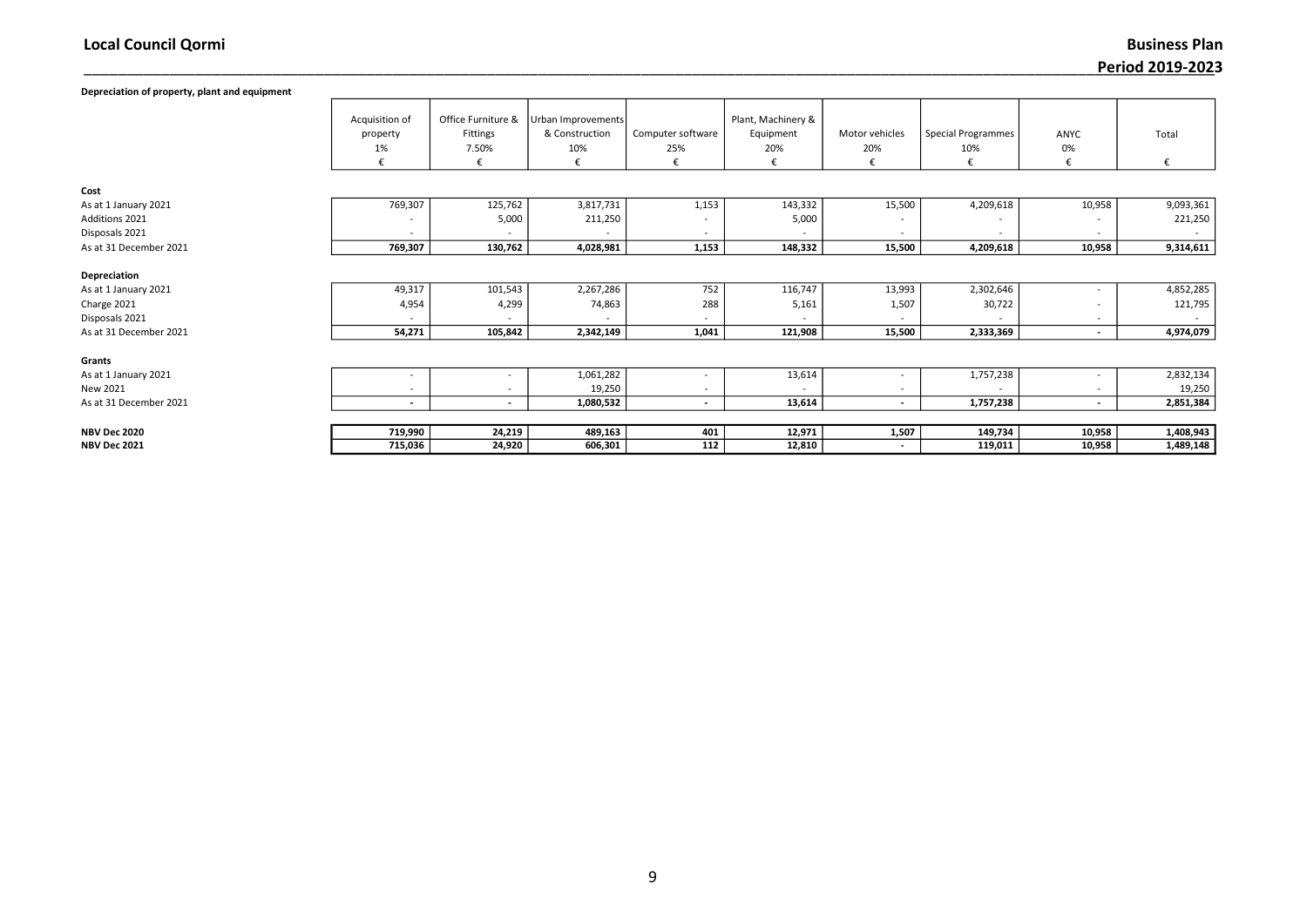\_\_\_\_\_\_\_\_\_\_\_\_\_\_\_\_\_\_\_\_\_\_\_\_\_\_\_\_\_\_\_\_\_\_\_\_\_\_\_\_\_\_\_\_\_\_\_\_\_\_\_\_\_\_\_\_\_\_\_\_\_\_\_\_\_\_\_\_\_\_\_\_\_\_\_\_\_\_\_\_\_\_\_\_\_\_\_\_\_\_\_\_\_\_\_\_\_\_\_\_\_\_\_\_\_\_\_\_\_\_\_\_\_\_\_\_\_\_\_\_\_\_\_\_\_\_\_\_\_\_\_\_ Business Plan Period 2019-2023

| Depreciation of property, plant and equipment |                                       |                                              |                                                  |                               |                                             |                            |                                  |                          |            |
|-----------------------------------------------|---------------------------------------|----------------------------------------------|--------------------------------------------------|-------------------------------|---------------------------------------------|----------------------------|----------------------------------|--------------------------|------------|
|                                               | Acquisition of<br>property<br>1%<br>€ | Office Furniture &<br>Fittings<br>7.50%<br>€ | Urban Improvements<br>& Construction<br>10%<br>€ | Computer software<br>25%<br>€ | Plant, Machinery &<br>Equipment<br>20%<br>€ | Motor vehicles<br>20%<br>€ | <b>Special Programmes</b><br>10% | ANYC<br>0%<br>€          | Total<br>€ |
| Cost                                          |                                       |                                              |                                                  |                               |                                             |                            |                                  |                          |            |
| As at 1 January 2022                          | 769,307                               | 130,762                                      | 4,028,981                                        | 1,153                         | 148,332                                     | 15,500                     | 4,209,618                        | 10,958                   | 9,314,611  |
| <b>Additions 2022</b>                         |                                       | 5,000                                        | 54,392                                           |                               | 5,000                                       |                            | 150,000                          |                          | 214,392    |
| Disposals 2022                                | $\overline{\phantom{a}}$              | $\overline{\phantom{a}}$                     | -                                                | $\overline{\phantom{0}}$      |                                             | $\overline{\phantom{a}}$   |                                  | $\overline{\phantom{a}}$ |            |
| As at 31 December 2022                        | 769,307                               | 135,762                                      | 4,083,373                                        | 1,153                         | 153,332                                     | 15,500                     | 4,359,618                        | 10,958                   | 9,529,003  |
| Depreciation                                  |                                       |                                              |                                                  |                               |                                             |                            |                                  |                          |            |
| As at 1 Jan 2022                              | 54,271                                | 105,842                                      | 2,342,149                                        | 1,041                         | 121,908                                     | 15,500                     | 2,333,369                        |                          | 4,974,079  |
| Charge 2022                                   | 4,954                                 | 4,539                                        | 74,690                                           | 113                           | 4,978                                       |                            | 29,746                           |                          | 119,020    |
| Disposals 2022                                |                                       |                                              |                                                  |                               |                                             | $\overline{\phantom{a}}$   |                                  | $\overline{\phantom{a}}$ |            |
| As at 31 December 2022                        | 59,226                                | 110,381                                      | 2,416,839                                        | 1,153                         | 126,886                                     | 15,500                     | 2,363,115                        | $\overline{\phantom{a}}$ | 5,093,099  |
| Grants                                        |                                       |                                              |                                                  |                               |                                             |                            |                                  |                          |            |
| As at 1 Jan 2022                              |                                       | $\overline{\phantom{a}}$                     | 1,080,532                                        |                               | 13,614                                      | $\overline{\phantom{a}}$   | 1,757,238                        |                          | 2,851,384  |
| New 2022                                      | $\overline{\phantom{a}}$              | $\overline{\phantom{a}}$                     |                                                  |                               |                                             | $\overline{\phantom{a}}$   |                                  | $\overline{\phantom{a}}$ |            |
| As at 31 December 2022                        | $\overline{\phantom{0}}$              | $\overline{\phantom{a}}$                     | 1,080,532                                        | $\overline{\phantom{a}}$      | 13,614                                      | $\overline{\phantom{a}}$   | 1,757,238                        | $\overline{\phantom{a}}$ | 2,851,384  |
|                                               |                                       |                                              |                                                  |                               |                                             |                            |                                  |                          |            |
| <b>NBV Dec 2021</b>                           | 715,036                               | 24,920                                       | 606,301                                          | 112                           | 12,810                                      | $\overline{\phantom{a}}$   | 119,011                          | 10,958                   | 1,489,148  |
| NBV Dec 2022                                  | 710,081                               | 25,381                                       | 586,002                                          | $\overline{\phantom{a}}$      | 12,832                                      |                            | 239,265                          | 10,958                   | 1,584,520  |